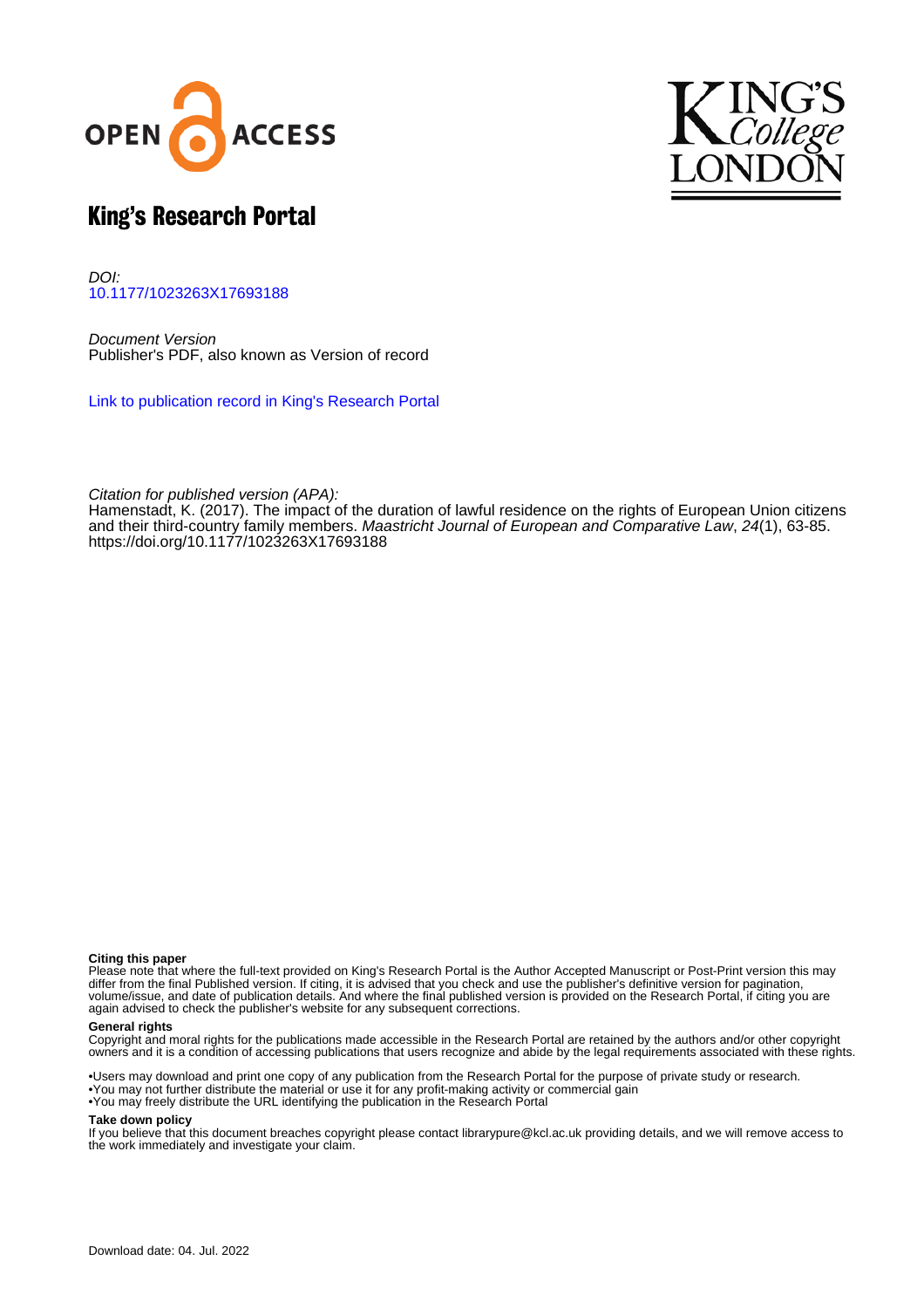# **MJ**

Maastricht Journal of European and Comparative Law 2017, Vol. 24(1) 63–85 © The Author(s) 2017 Reprints and permissions: [sagepub.co.uk/journalsPermissions.nav](https://uk.sagepub.com/en-gb/journals-permissions) [DOI: 10.1177/1023263X17693188](https://doi.org/10.1177/1023263X17693188) [maastrichtjournal.sagepub.com](http://maastrichtjournal.sagepub.com)



The impact of the duration of lawful residence on the rights of European Union citizens and their third-country family members

# Kathrin Hamenstädt\*

#### Abstract

This contribution examines the role of the duration of lawful residence and the assessment of the facts of the individual case for the determination of the rights of (European) Union citizens and their family members by the Court of Justice of the European Union. While the Court initially embraced an approach which aimed at furthering and strengthening the rights of Union citizens, a conceptual shift has become visible over the last couple of years which seems to aim at limiting Union citizen's rights. This article seeks to shed light on the underlying rationale of the Court's judgments regarding Union citizens and their third-country family members by focusing on the application of the criterion of an individual assessment and the criterion of the duration of lawful residence respectively. To that end, it examines the Court's case law in four selected areas of European Union law: the protection against expulsion, the right of permanent residence, access to non-contributory cash benefits, and the right of residence of third-country family members of Union citizens upon return to the latter's Member State of nationality after having exercised free movement rights. It is submitted that the Court's application and interpretation of these criteria in the areas under scrutiny seems to be driven primarily by the aim to limit citizens' rights and not by the attainment of legal certainty which has been brought forward by the Court.

### Keywords

EU citizenship, duration of residence, expulsion, social benefits, individual assessment

Corresponding author: Kathrin Hamenstädt, Kings College London, School of Law, London, WC2R 2LS, UK. Email: kathrin.hamenstadt@kcl.ac.uk

<sup>\*</sup> DAAD lecturer in German law, Kings College, London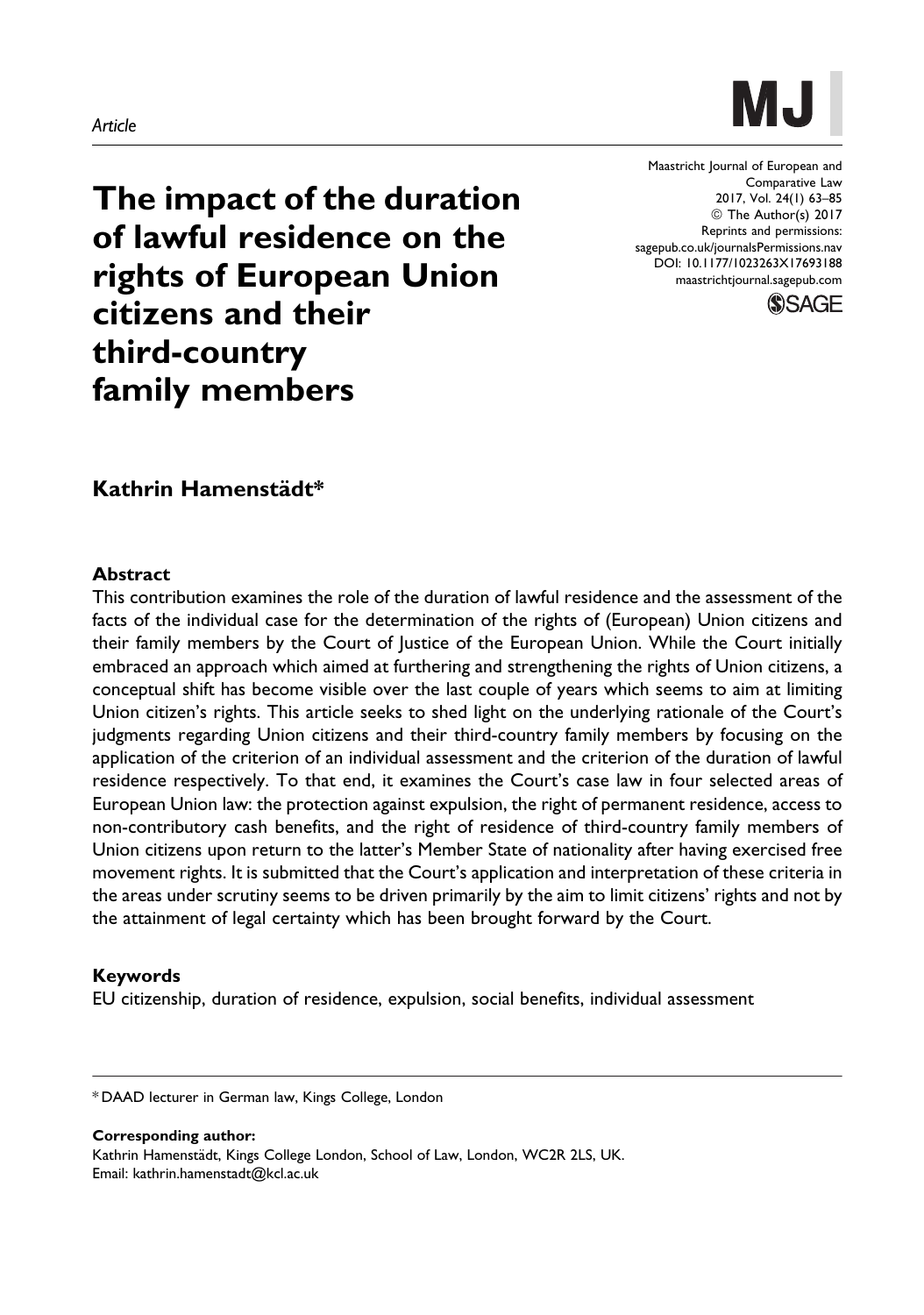# 1. Introduction

European Union citizenship, which was established by the Treaty of Maastricht in 1992, grants all nationals of the (currently 28) Member States of the European Union the 'right to move and reside freely within the territory of the Member States'.<sup>1</sup> This right is not unconditional, but rather 'subject to the limitations and conditions laid down in the Treaties and by the measures adopted to give them effect'.<sup>2</sup> The principle of non-discrimination that is enshrined, together with European Union citizenship in Part Two of the Treaty on the Functioning of the European Union (TFEU), provides that '[w]ithin the scope of application of the Treaties, and without prejudice to any special provisions contained therein, any discrimination on grounds of nationality shall be prohibited'.<sup>3</sup> Throughout the 1990s and at the beginning of the millennium, the Court of Justice of the European Union (CJEU or Court) breathed life into the concept of European Union citizenship, often by recourse to the principle of non-discrimination.<sup>4</sup>

In the so-called 'constituent phase'<sup>5</sup> of the case law on European Union citizenship, the CJEU held in its often quoted *Grzelczyk* judgment that 'Union citizenship is destined to be the fundamental status of nationals of the Member States, enabling those who find themselves in the same situation to enjoy the same treatment in law irrespective of their nationality, subject to such exceptions as are expressly provided for.<sup>'6</sup> This judgment is embedded in a series of other judgments such as *Martinez Sala*,<sup>7</sup> D'Hoop,<sup>8</sup> MRAX,<sup>9</sup> and *Baumbast* and  $R^{10}$  that did not only further the rights of European Union citizens (or Union citizens) but also the rights of their third-country family members. The equal treatment component of the Grzelczyk formula seems to have governed the development of Union citizenship also in the following so-called consolidation phase,  $11$  in which the CJEU refined its case law and which is marked by the codification of the Court's case law in Directive 2004/38/EC.<sup>12</sup>

Over the last couple of years we have witnessed a conceptual shift in the CJEU's approach to Union citizenship. This shift is said to be 'characterised by an apparent retreat from the Court's original vision of citizenship in favour of a minimalist interpretation'.<sup>13</sup> While it has been rightly

- 6. Case C-184/99 Grzelczyk, EU:C:2001:458, para. 31.
- 7. Case C-85/96 Martínez Sala, EU:C:1998:217.
- 8. Case C-224/98 D'Hoop, EU:C:2002:432.
- 9. Case C-459/99 MRAX, EU:C:2002:461.
- 10. Case C-413/99 Baumbast and R, EU:C:2002:493.
- 11. E. Spaventa, in D. Kochenov (ed.), EU Citizenship and Federalism: the Role of Rights.
- 12. Directive 2004/38/EC of 29 April 2004 on the right of citizens of the Union and their family members to move and reside freely within the territory of the Member States amending Regulation (EEC) No. 1612/68 and repealing Directives 64/221/EEC, 68/360/EEC, 72/194/EEC, 73/148/EEC, 75/34/EEC, 75/35/EEC, 90/364/EEC, 90/365/EEC and 93/96/EEC, [2004] OJ L 158/77. (the Citizenship Directive).
- 13. E. Spaventa, in D. Kochenov (ed.), EU Citizenship and Federalism: the Role of Rights.

<sup>1.</sup> Article 21 TFEU. This right is also enshrined in Article 45(1) of the Charter of Fundamental Rights of the European Union, [2012] OJ C 326/391.

<sup>2.</sup> Article 21 TFEU.

<sup>3.</sup> Article 18(1) TFEU.

<sup>4.</sup> T. Kingreen, 'In love with the single market? Die EuGH-Entscheidung Alimanovic zum Ausschluss von Unionsbürgern von sozialen Grundsicherungsleistungen', Neue Zeitschrift für Verwaltungsrecht (2015), p. 1503.

<sup>5.</sup> E. Spaventa, 'Earned Citizenship – understanding Union citizenship through its scope', in D. Kochenov (ed.), EU Citizenship and Federalism: the Role of Rights (Cambridge University Press, 2017), forthcoming.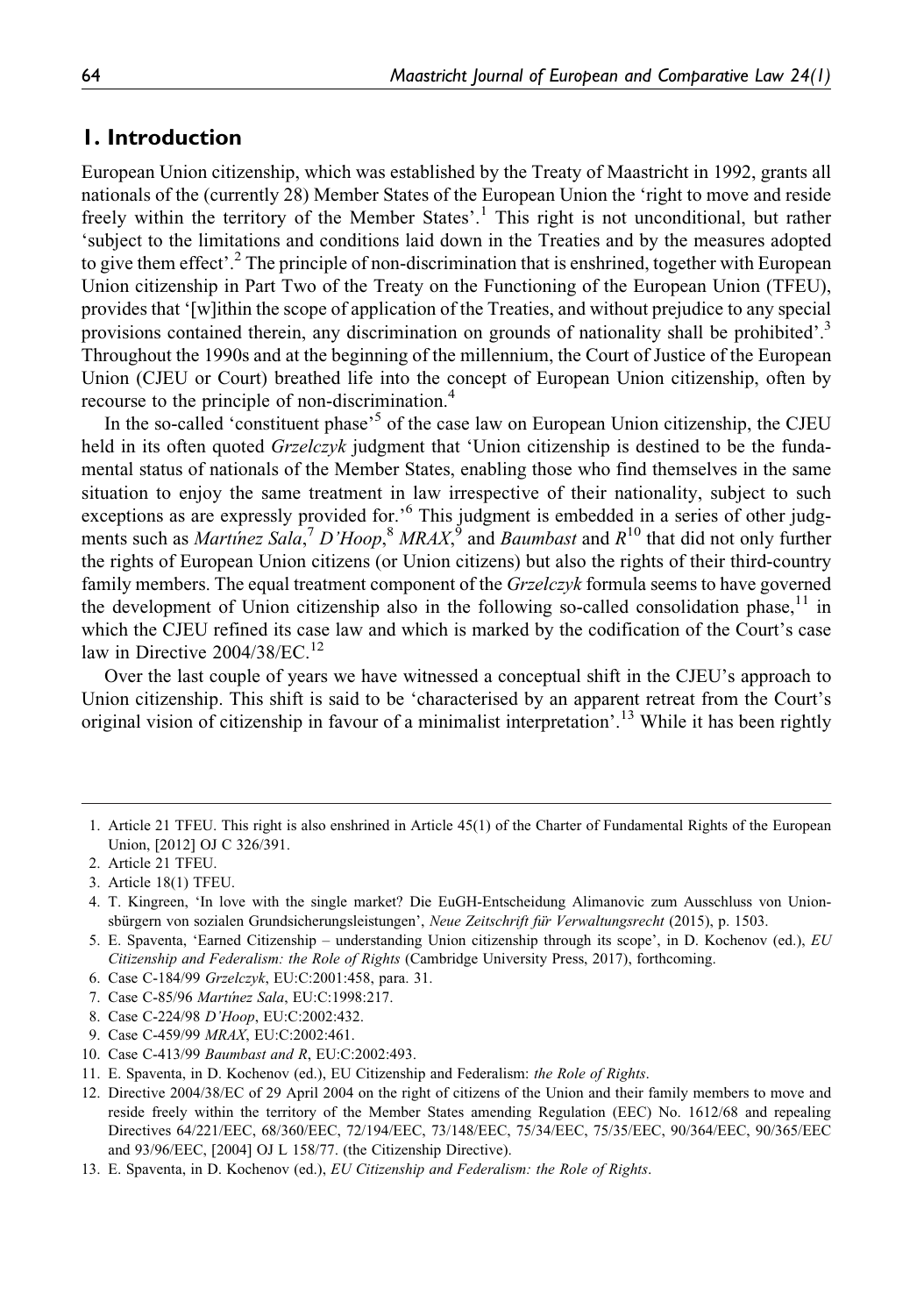pointed out that the CJEU does not 'hold a uniform concept of citizenship', $14$  its recent case law seems to support the assumption that there is a stronger focus on the last part of the Grzelczyk formula, namely the 'exceptions expressly provided for'.<sup>15</sup> While the first two phases of the Court's case law have been characterized by integrationism<sup>16</sup> or 'judicial activism', <sup>17</sup> the current phase is said to exhibit a 'doctrinal conservatism'.<sup>18</sup>

This shift in the Court's case law shall be subsequently assessed with regard to four different areas of Union law. The analysis starts with the protection against expulsion (Section 2) where the duration of residence determines the level of protection granted against expulsion. It explores the Court's interpretation of the provisions regulating the protection against expulsion and critically discusses the Advocate General's approach. Second, the residence right of thirdcountry family members upon return to the Union citizen's home Member State is analysed (Section 3). This area is of particular interest as it is regulated neither by primary nor by secondary EU law and thereby leaves the Court some margin of discretion which allows a clearer view on the underlying rationale of its reasoning. The fourth section examines Union citizens' access to non-contributory cash benefits in the host Member State (Section 4). The fifth section addresses the right to permanent residence (Section 5) which is acquired after five years of continuous and lawful residence. Finally, the protection against expulsion is revisited (Section 6), as the Court's interpretation of the right of permanent residence has implications for the protection against expulsion.

The analysis<sup>19</sup> examines the effects of the Court's application of the criterion of the duration of lawful residence and the criterion of an individual assessment on the content of Union citizenship. Even though the duration of lawful residence is relevant in all categories under scrutiny, it is given special emphasis by the Court in cases concerning return (Section 3) and access to noncontributory cash benefits (Section 4), whereby the criteria listed in Article 7 of the Citizenship Directive play a central role. Second, the Court's use of the criterion of a case-by-case assessment is scrutinized. It is submitted that this criterion is of minor or no relevance in the cases regarding return (Section 3) and access to social benefits (Section 4). In the cases concerning permanent residence (Section 5) and protection against expulsion (Section 6) the Court increasingly reverts to the notion of integration. Despite the fact that the Court seems to take the specific situation of the individual into account when referring to the notion of integration, the assessment of the facts of the case is limited to a specific aspect of the individual's personal circumstances. Furthermore, the notion of integration seems not to be used in the interest, but rather to the detriment of the individual. Finally, the findings are summarized, followed by a conclusion (Section 7).

<sup>14.</sup> D. Thym, 'The Elusive Limits of Solidarity: Residence Rights of and Social Benefits for Economically Inactive Union Citizens', 52 Common Market Law Review (2015), p. 33.

<sup>15.</sup> See, among others, Case C-67/14 Alimanovic, EU:C:2015:597; Case C-333/13 Dano, EU:C:2014:2358; Case C-145/09 Tsakouridis, EU:C:2010:708; Case C-400/12 M.G., EU:C:2014:9.

<sup>16.</sup> U. Sadl and M. Madsen, 'Did the Financial Crisis Change European Citizenship Law? An Analysis of Citizenship Rights Adjudication Before and After the Financial Crisis', 22 European Law Journal (2016), p. 41.

<sup>17.</sup> D. Thym, 'When Union citizens turn into illegal migrants: the Dano case', 40 European Law Review (2015), p. 252. 18. Ibid.

<sup>19.</sup> The focus rests primarily on the developments in the CJEU's case law after 2010.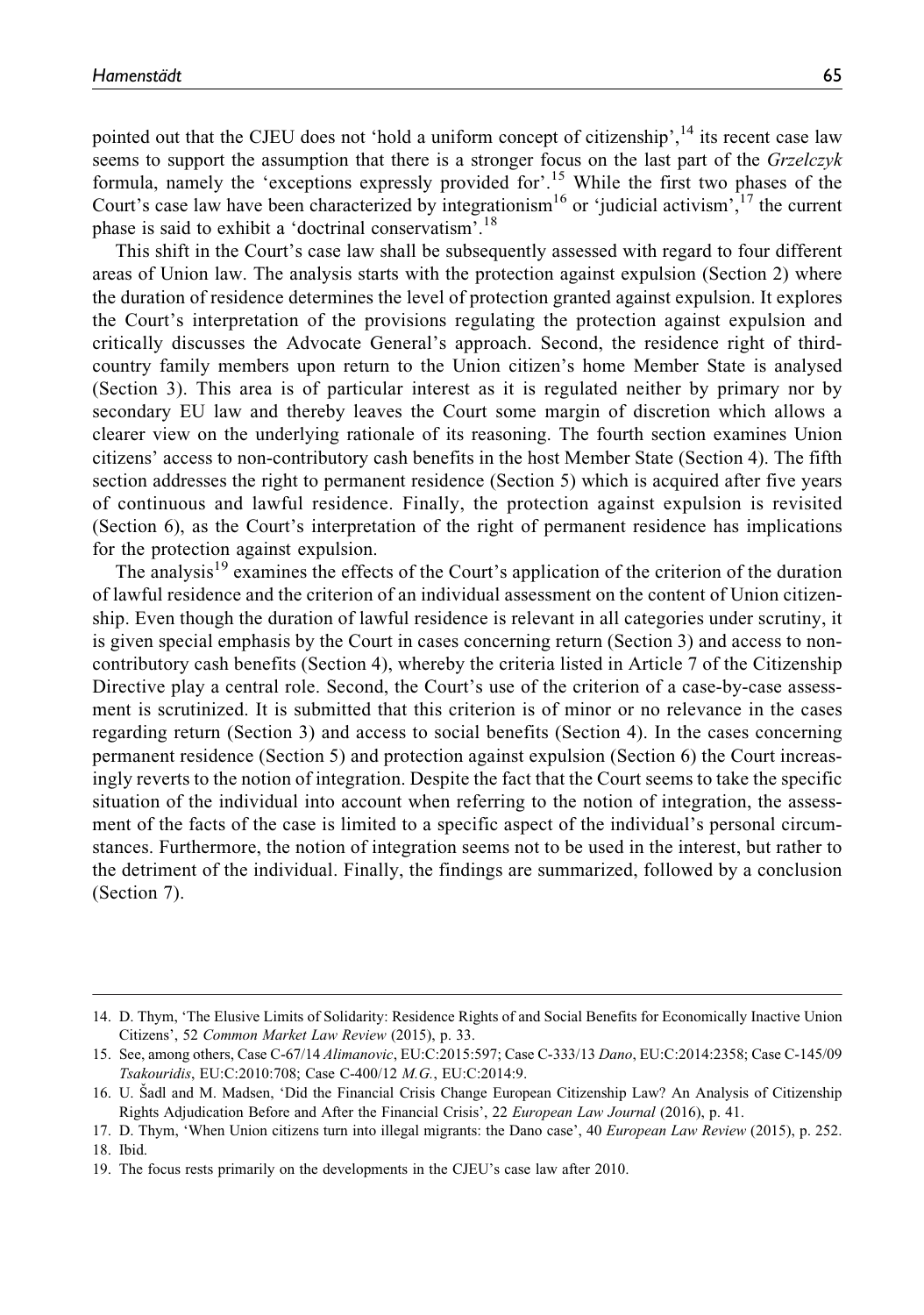## 2. Protection against expulsion

The protection against expulsion is linked to the duration of (lawful) residence and is mainly regulated by Articles 27 and 28 of the Citizenship Directive. These provisions specify the principles that must be observed when restricting Union citizens' fundamental freedoms on the grounds of public policy and public security and contain three main features. First, Article 27 of the Citizenship Directive stipulates the general principles, such as the principle of proportionality, and provides for limitations or 'prohibitions', as it bars expulsion decisions based on grounds of general prevention.<sup>20</sup> The second feature is expressed by the elements that have to be taken into consideration when balancing the interests of the state against the interests of the foreigner. These elements are codified in Article 28(1) of the Citizenship Directive and comprise, among others, the 'family and economic situation, social and cultural integration into the host Member State and the extent of his/her links with the country of origin'. Third, Article 28 of the Citizenship Directive provides for a layered protection against expulsion depending on the duration of lawful residence. The longer the duration of the Union citizen's lawful residence, the stronger his or her protection against expulsion will be. Accordingly, three stages of protection can be distinguished in relation to the duration of residence: first, residence for up to five years, $^{21}$  second, residence between five and ten years<sup>22</sup> and, third, residence of at least ten years.<sup>23</sup>

The three different stages of protection contained in Article 28 of the Citizenship Directive are based on the assumption that the longer the Union citizen resides on the territory of another Member State, the more this person and his or her family are integrated in that state.<sup>24</sup> However, the protection against expulsion is not linked to the actual integration, but rather to the actual duration of residence. The incrementally stricter requirements for expelling a Union citizen contained in Article 28 of the Citizenship Directive evidences the fact that the EU legislature attaches an increasing weight to the interests of the Union citizen the longer (s)he resides in the host Member State.

The question of whether the level of protection against expulsion that is determined by the duration of residence can be undermined by the lack of the Union citizen's integration into the society of the host Member State was addressed by Advocate General Bot in his Opinion in the P.I. case.<sup>25</sup> Even though there are a number of highly interesting cases concerning expulsion,<sup>26</sup> the idea of taking the lack of integration into consideration when determining the level of protection against expulsion, was suggested for the first time by Advocate General Bot in the  $P.I.$  case.<sup>27</sup> Case law regarding expulsion post-P.I. is addressed below (Section 6).

P.I. was an Italian national who resided for more than ten years in Germany. P.I. was subsequently convicted for sexually abusing of a minor, sexual coercion and rape – for which Germany sought to expel him. The Court was asked to assess whether the crimes committed by P.I. could

<sup>20.</sup> Article 27(2) of the Citizenship Directive.

<sup>21.</sup> Article 27 and Article 28(1) of the Citizenship Directive.

<sup>22.</sup> Article 27 and Article 28(1) and (2) of the Citizenship Directive.

<sup>23.</sup> Article 27 and Article 28(1) and (3) of the Citizenship Directive.

<sup>24.</sup> Recital 23 and Recital 24 of the Preamble to the Citizenship Directive.

<sup>25.</sup> Opinion of Advocate General Bot in Case C-348/09 P.I., EU:C:2012:123.

<sup>26.</sup> See for example: Case C-30/77 Bouchereau, EU:C:1977:172; Case C-348/96 Calfa, EU:C:1999:6; Case C-482/01 and C-493/01 Orfanopoulos/Olivieri, EU:C:2004:262; Case C-145/09 Tsakouridis.

<sup>27.</sup> Opinion of Advocate General Bot in Case C-348/09 P.I., para. 49, 55, 56, 60.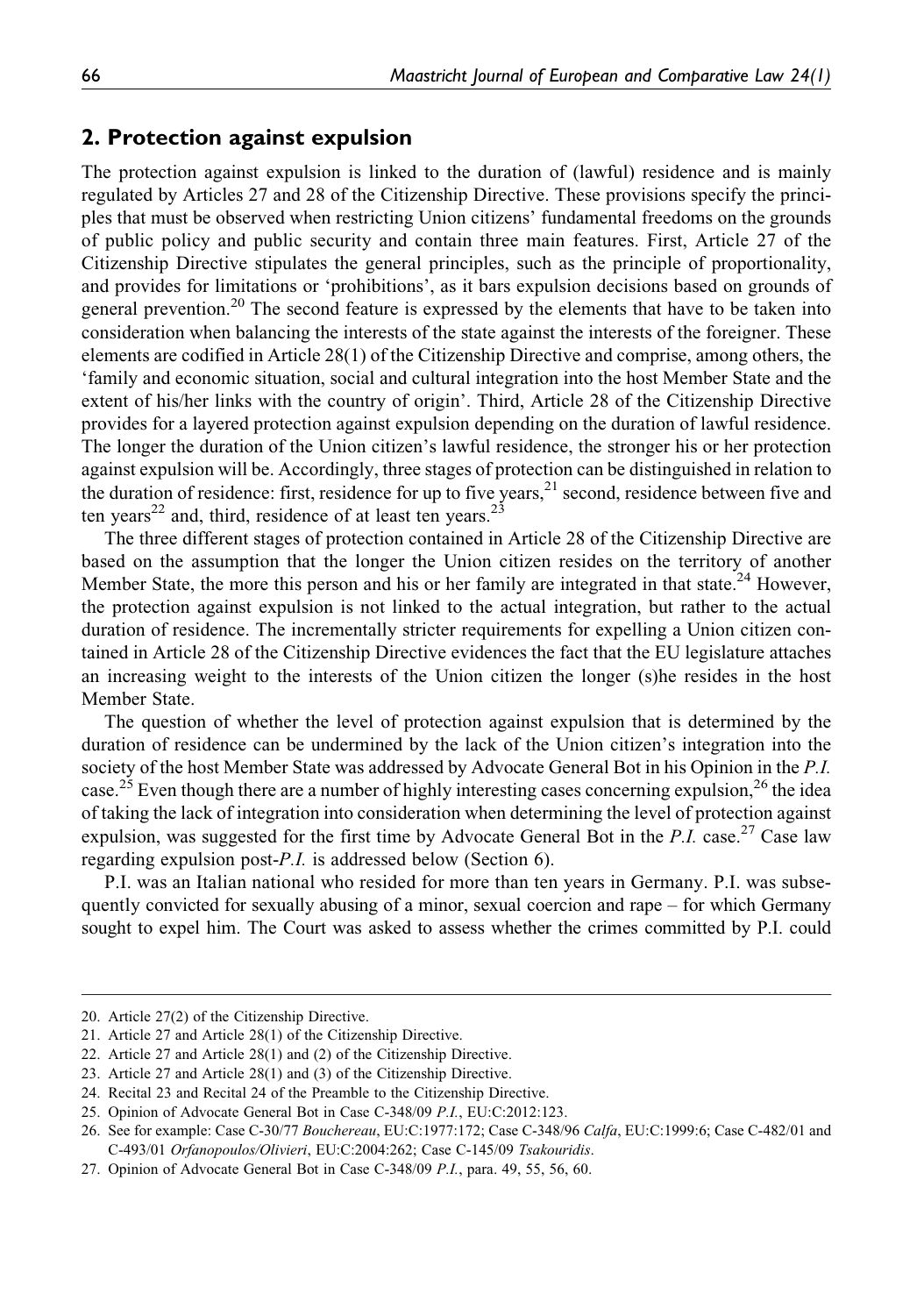constitute an imperative ground of public security in terms of Article 28(3)(a) of the Citizenship Directive.

In previous judgments that were not related to expulsion decisions, the Court held that public security refers to the Member State's internal and external security.<sup>28</sup> The state's internal security covers the existence of the country's institutions, its essential public services and the survival of its inhabitants.<sup>29</sup> The state's external security is closely intertwined with the security of the international community as a whole. Consequently, the question arose as to whether P.I.'s conduct qualified as a threat to public security.

Advocate General Bot answered that question in the negative, but still denied P.I. protection against expulsion, by linking it to the notions of integration and social cohesion. In light of social cohesion it should be assessed, according to Bot, whether the individual is integrated into the society of the host Member State and referred to Recitals 23 and 24 of the Preamble to the Citizenship Directive, which both refer to the notion of integration.<sup>30</sup> According to Bot, Article  $28(3)$  of the Citizenship Directive contains a presumption of integration which is rebuttable.<sup>31</sup> The EU legislature worked on the assumption that the duration of residence in the host Member State shows a degree of integration. After ten years of residence, the links between this citizen and the Member State 'are presumed to be close, to the point that they give that citizen the feeling that he is an integral part of the society of that State and that  $(\ldots)$  is in order to promote social cohesion'.<sup>32</sup> Yet, the integration of Union citizens is not only based on territorial and time factors, according to Advocate General Bot, but also on qualitative elements.<sup>33</sup> He denied the presence of these qualitative elements in cases where the individual's conduct, which 'constitutes a serious disturbance of public policy, shows a total lack of desire to integrate into the society'.<sup>34</sup> Consequently he concluded that P.I. could not enjoy the protection against expulsion provided for by the Citizenship Directive due to his lack of integration. Even although Advocate General Bot seems to focus on the facts of the individual case by taking the Union citizen's (here: P.I.'s) integration into account, his approach is nevertheless problematic.

Regarding the notion of integration referred to in the Preamble, it must be recalled that the Preamble to the Citizenship Directive is not legally binding. Both the Preamble and Article 28 of the Citizenship Directive abstain from requiring an integration of the Union citizen (or his or her third-country family member(s)) in order for him or her to enjoy protection against expulsion. Even though Article 28(1) of the Citizenship Directive refers to integration by obliging Member States to take the individual's social and cultural integration into account before issuing an expulsion decision, integration does not constitute a condition that the foreigner has to fulfil in order to enjoy the protection granted by Article 28(2) and (3) of the Citizenship Directive.<sup>35</sup>

<sup>28.</sup> Case C-367/89 Aimé Richardt and Les Accessoires Scientifiques SNC, EU:C:1991:376, para. 22; Case C-83/94 Leifer, EU:C:1995:329, para. 26.

<sup>29.</sup> Case C-72/83 Campus Oil Limited, EU:C:1984:256, para. 34.

<sup>30.</sup> Opinion of Advocate General Bot in Case C-348/09 P.I., para. 49, 53-57.

<sup>31.</sup> Ibid., para. 56.

<sup>32.</sup> Ibid., para. 57.

<sup>33.</sup> Ibid., para. 60.

<sup>34.</sup> Ibid.

<sup>35.</sup> Azoulai rightly points out that 'integration' was originally used as a qualifying criterion for protection, see L. Azoulai, 'The (Mis)Construction of the European Individual, Two Essays on Union Citizenship Law', EUI Department of Law Research Paper No. 2014/14 (2014), [http://cadmus.eui.eu/bitstream/handle/1814/33293/LAW\\_WP\\_](http://cadmus.eui.eu/bitstream/handle/1814/33293/LAW_WP_%202014_14.pdf?sequence=1&isAllowed=y)%[202014\\_14.](http://cadmus.eui.eu/bitstream/handle/1814/33293/LAW_WP_%202014_14.pdf?sequence=1&isAllowed=y) [pdf?sequence](http://cadmus.eui.eu/bitstream/handle/1814/33293/LAW_WP_%202014_14.pdf?sequence=1&isAllowed=y)= $1&\&$ isAllowed= $v, p. 9$ .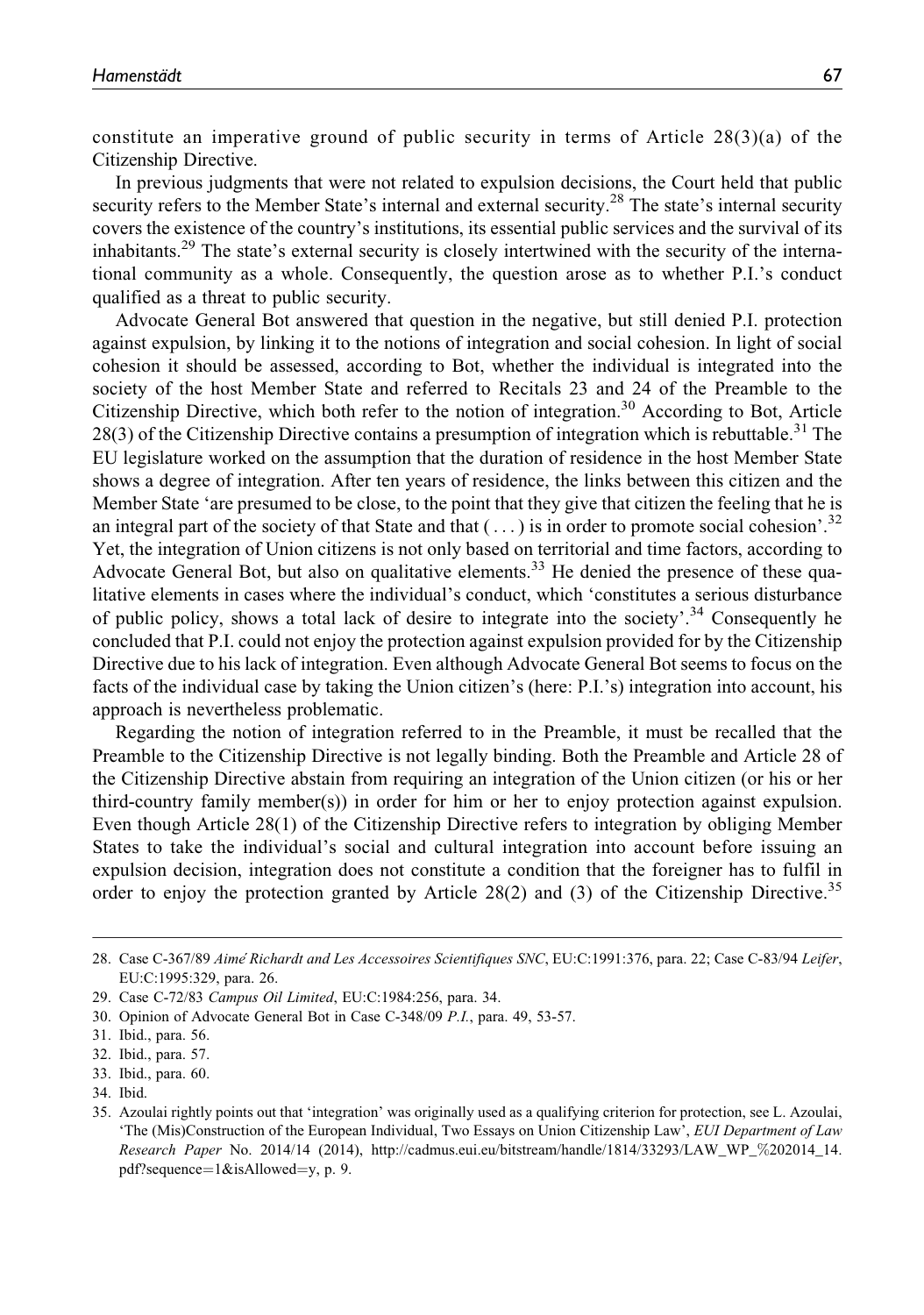The protection against expulsion is linked to the abstract and measurable duration of residence expressed in years and not to the notion of integration which is 'inherently open-ended' and 'an umbrella concept that can be given different meanings'.<sup>36</sup>

Advocate General Bot's interpretation of the notion of integration and his suggestion to make the protection against expulsion dependent upon a rebuttable presumption of integration constitutes a limitation of the protection granted to Union citizens and their family members, which has no legal basis in the Citizenship Directive. Neither the wording<sup>37</sup> of the Directive nor its object and purpose support this approach.

Even though ultimately the Court did not follow the Advocate General's approach, it also weakened Union citizen's protection against expulsion, albeit by different means. Regarding the question of whether P.I.'s conduct was covered by the notion of 'imperative grounds of public security' the CJEU held that 'European law does not impose on Member States a uniform scale of values as regards the assessment of conduct which may be considered to be contrary to public security'.<sup>38</sup> It further held that account must be had to Article 83(1) TFEU, which refers to sexual exploitation of children as one of the areas of particularly serious crimes with a cross-border dimension.<sup>39</sup> In addition, the Court recalled the first Recital of the Preamble of Directive  $2011/93<sup>40</sup>$  according to which sexual abuse and sexual exploitation of children constitute serious violations of fundamental rights.<sup>41</sup> The Court did not decide whether P.I.'s conduct posed an imperative threat to public security and therefore left this issue to the Member States. It ruled 'that it is open to the Member State' to consider criminal offences as those referred to in Article 83(1) TFEU 'as constituting a particular serious threat to one of the fundamental interests of society, which might pose a direct threat to the calm and physical security of the population and thus be covered by the concept of "imperative grounds of public security"  $(\ldots)$ .<sup>42</sup>

Despite their cruelty, the acts committed by P.I. were acts of general crime and constituted a breach of public policy,<sup>43</sup> but they did not necessarily impact upon the internal or external security of the state and are therefore not covered by the Court's previous definition of public security. By ruling that it is for the Member States to consider whether the crimes committed by P.I. were covered by the concept of public security, the Court blurred the division between public policy and public security,<sup>44</sup> granted more discretion to the Member States to expel Union citizens after ten years of lawful residence and thereby weakened the latter's position.

42. Ibid., para. 28.

<sup>36.</sup> D. Thym, 'Towards a Contextual Conception of Social Integration in EU Immigration Law. Comments on P & S and K & A', 18 European Journal of Migration and Law (2016), p. 106, 107. The notion of integration is further addressed below, (Section 5) and (Section 6).

<sup>37.</sup> See also G. Anagnostaras, 'Enhanced protection of EU nationals against expulsion and the concept of internal public security: Comment on the P.I. case', 37 ELR (2012), S. 637.

<sup>38.</sup> Case C-348/09 P.I., EU:C:2012:300, para. 21.

<sup>39.</sup> Ibid., para. 25.

<sup>40.</sup> Directive 2011/92/EU of the European Parliament and of the Council of 13 December 2011 on combating the sexual abuse and sexual exploitation of children and child pornography, and replacing Council Framework Decision 2004/68/ JHA, [2011] OJ L 335/1.

<sup>41.</sup> Ibid., para. 26, 27.

<sup>43.</sup> See also, Opinion of Advocate General Bot in Case C-348/09 P.I., para. 60.

<sup>44.</sup> For further comments regarding the P.I. case, see G. Anagnostaras, 37 ELR (2012), p. 630, 634; L. Azoulai and S. Coutts, 'Restricting Union citizens' residence rights on grounds of public security. Where Union citizenship and the AFSJ meet: P.I.', 50 CMLRev. (2013), p. 568; T. Kostakopoulou and N. Ferreira, 'Testing Liberal Norms: The Public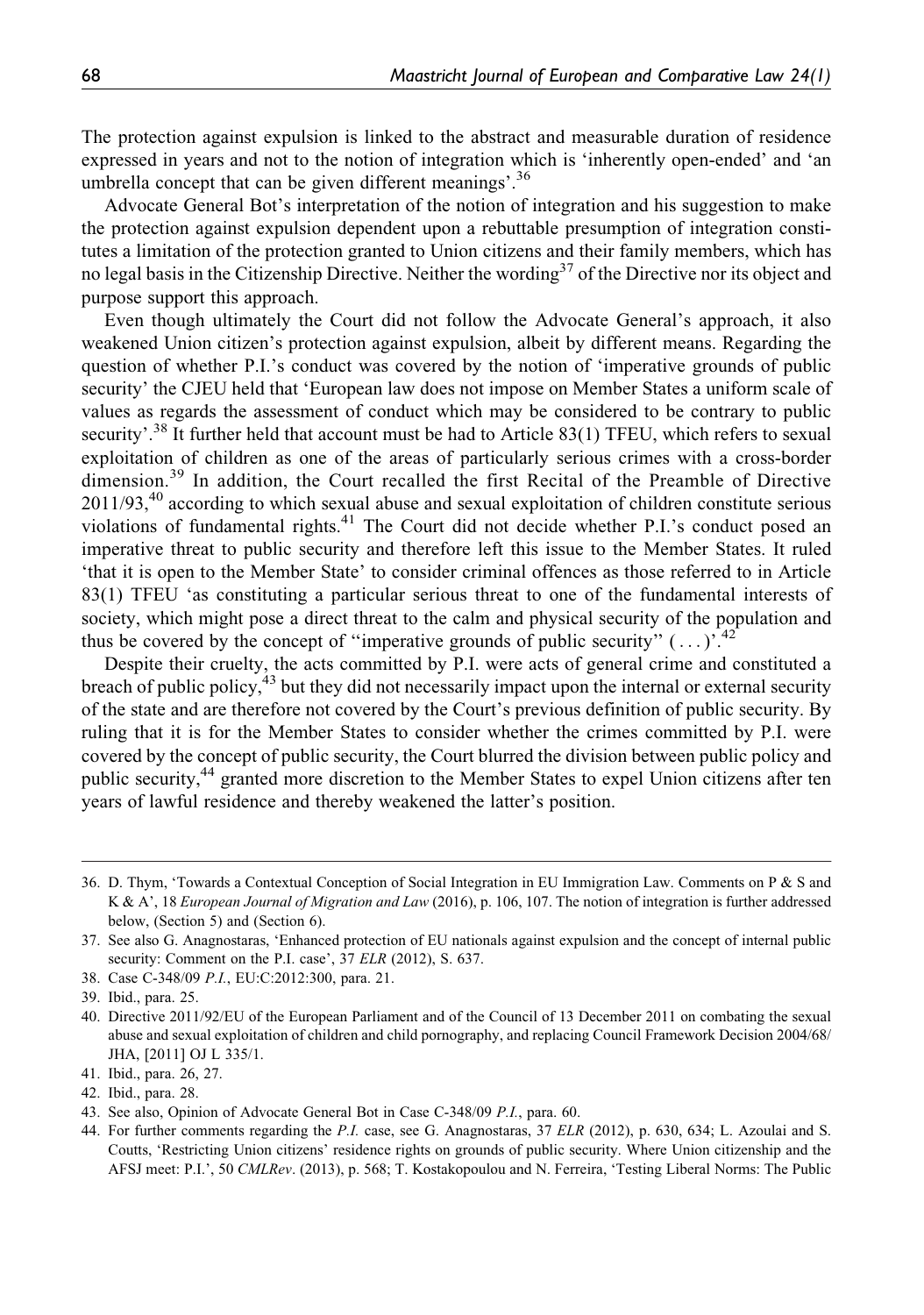The Court did not follow the Advocate General's suggestion to make the protection against expulsion dependent upon a rebuttable presumption of integration. Even though the Court undermined the protection of Union citizens against expulsion, the level of protection in principle still depends on the duration of lawful residence. The protection incrementally increases the longer the Union citizen and his or her family member(s) reside on the territory of the host Member State and cannot be undermined or undone by the lack of integration on side of the individual. Yet, subsequent developments in the Court's case law, which are addressed below (Section 6), change this finding.

# 3. Residence rights of third-country family members upon return to the union citizen's home Member State

Cases in which Union citizens previously exercised free movement rights and then return to their Member State of nationality, wishing to be accompanied or joined by a third-country family member, were previously addressed by the Court in  $Singh<sup>45</sup>$  and  $Eind<sup>46</sup>$  These cases took place in the pre-Citizenship Directive era,  $47$  and the Court ruled that the third-country family member of a national of a Member State, who has availed himself of the right to freedom of movement and subsequently returned to the Member State of nationality, has a right of entry and residence according to Union law in the state of nationality of the Union citizen.<sup>48</sup> The reason for not only granting a right of entry and residence to the third-country family member in the host Member State, but also in the home Member State of the Union citizen upon return, is based on the consideration that the denial of such a right could discourage Union citizens (in these cases workers) to avail themselves of the freedoms granted by the Treaty if they are not able to continue, 'on returning to his Member State of origin, a way of family life which may have come into being in the host Member State as a result of marriage or family reunification'.<sup>49</sup>

Despite the fact that the Court addressed return situations in *Eind* and *Singh*, the Court's case law was not codified in the Citizenship Directive. This lack of codification gives the Court some margin of manoeuvre, and thereby makes this category particularly interesting, as it allows for a closer look at the underlying rationale of the Court's approach.

In March 2014, the CJEU was asked in O. & B.<sup>50</sup> whether the case law resulting from Singh and Eind was 'capable of being applied generally to family members of Union citizens who, having availed themselves of the rights conferred on them by Article 21(1) TFEU, resided in a Member State other than that of which they are nationals, before returning to the Member State of origin'.<sup>51</sup>

Policy and Public Security Derogations and the Cracks in European Union Citizenship', University of Warwick School of Law Legal Studies Research Paper No. 2013-18 (2013), [http://sro.sussex.ac.uk/63227/1/Testing](http://sro.sussex.ac.uk/63227/1/Testing%20Liberal%20Norms%20-%20working%20paper.pdf)%[20Liberal](http://sro.sussex.ac.uk/63227/1/Testing%20Liberal%20Norms%20-%20working%20paper.pdf)% [20Norms](http://sro.sussex.ac.uk/63227/1/Testing%20Liberal%20Norms%20-%20working%20paper.pdf)%[20-](http://sro.sussex.ac.uk/63227/1/Testing%20Liberal%20Norms%20-%20working%20paper.pdf)%[20working](http://sro.sussex.ac.uk/63227/1/Testing%20Liberal%20Norms%20-%20working%20paper.pdf)%[20paper.pdf,](http://sro.sussex.ac.uk/63227/1/Testing%20Liberal%20Norms%20-%20working%20paper.pdf) p. 10; D. Kostakopoulou, 'When EU Citizens become Foreigners', 20 ELJ (2014), p. 458-460; D. Kochenov and B. Pirker, 'Deporting the Citizens within the European Union: A Counter-Intuitive Trend in Case C-348/09, P.I. v Oberbürgermeisterin der Stadt Remscheid', 19 Columbia Journal of European Law (2013), p. 388.

<sup>45.</sup> Case C-370/90 Singh, EU:C:1992:296.

<sup>46.</sup> Case C-291/05 Eind, EU:C:2007:771.

<sup>47.</sup> Even though the Eind case was decided in 2007, the facts of the case date back to a time when Directive 2004/38/EC was not applicable.

<sup>48.</sup> Case C-370/90 Singh, para. 25; Case C-291/05 Eind, para. 45.

<sup>49.</sup> See, Case C-291/05 Eind, para. 35 and 36; Case C-40/11 Iida, EU:C:2012:691, para. 70.

<sup>50.</sup> Case C-456/12 O. & B., EU:C:2014:135.

<sup>51.</sup> Ibid., para. 48.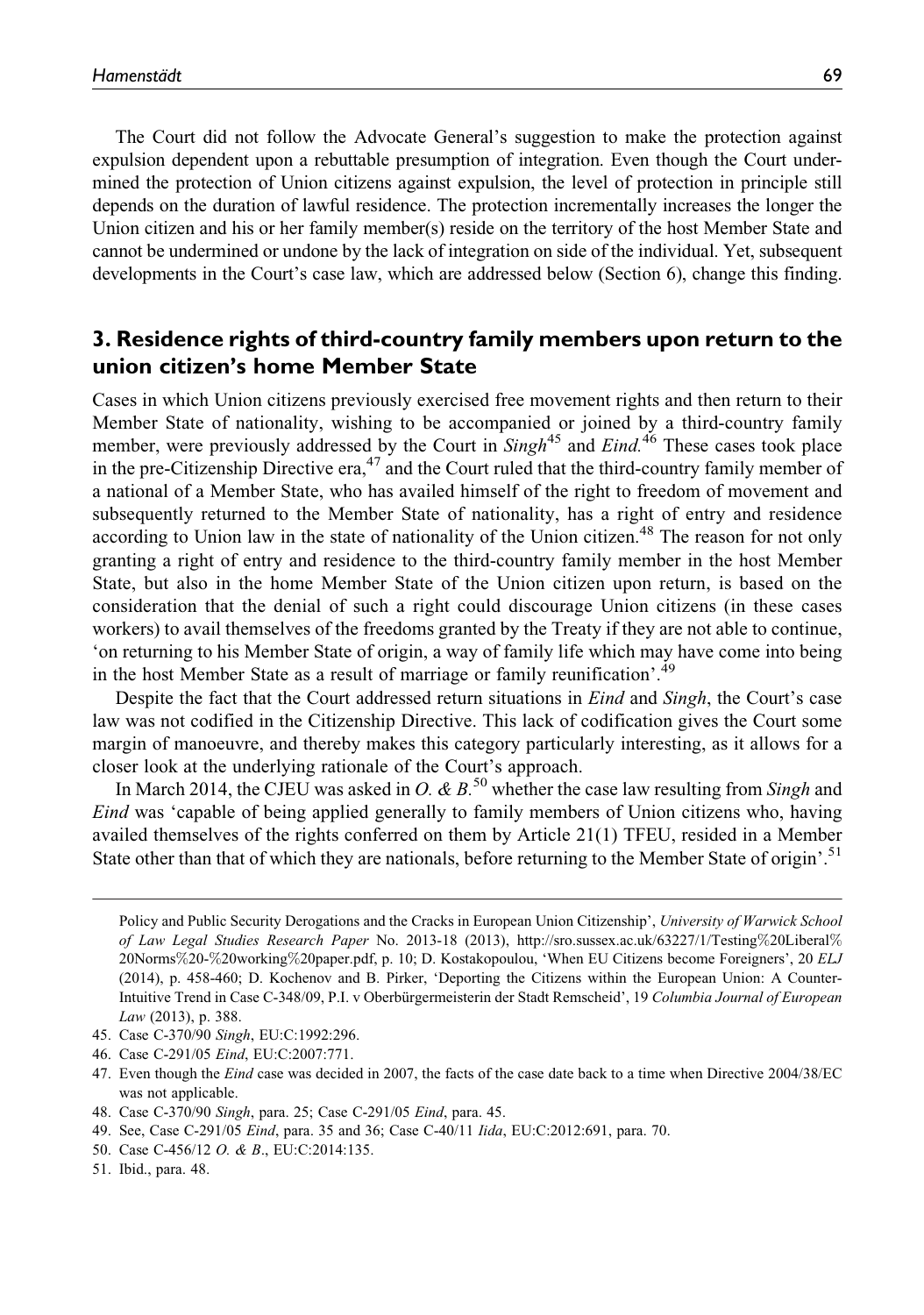In essence, the real question was whether the case was covered by Union or national law. In this case, answering that question was of particular importance, as the rules on family reunification in national immigration law are sometimes stricter than the corresponding EU provisions.<sup>52</sup> Union citizens who are unable to prove a link with Union law are sometimes subjected to stricter rules on family reunification than third-country nationals lawfully residing in the territory of the EU and covered by EU legislation.<sup>53</sup>

Noting that the Citizenship Directive does not cover the situation of return and taking Article 21(1) TFEU as a starting point, the Court ruled that the conditions of a derived right of residence for the family member of the Union citizen who returned to his Member State of nationality after having resided by virtue of his citizenship in another Member State, shall not be stricter than those requirements established by the Citizenship Directive which should be applied by analogy.<sup>54</sup> Moreover the Court held that the Union citizen's residence in the host Member State must have been sufficiently genuine 'so as to enable that citizen to create or strengthen family life in that Member State'.<sup>55</sup> For determining the genuineness of residence, the CJEU had recourse to Articles 6 and 7 of the Citizenship Directive which regulate the requirements for residence of up to three months (Article 6) and residence for more than three months up to five years (Article 7). It ruled that a 'Union citizen who exercises his rights under Article 6(1) of Directive 2004/38 does not intend to settle in the host Member State in a way which would be such as to create or strengthen family life in that Member State'.<sup>56</sup>

On the other hand, an obstacle to leaving the Member State of which the worker is a national

may be created where the Union citizen intends to exercise his rights under Article 7(1) of Directive 2004/38. Residence in the host Member State pursuant to and in conformity with the conditions set out in Article 7(1) of that directive is, in principle, evidence of settling there and therefore of the Union citizen's genuine residence in the host Member State and goes hand in hand with creating and strengthening family life in that Member State.<sup>57</sup>

The judgment clarifies that not all cross-border situations are sufficient for granting the thirdcountry family member of a Union citizen a derived right of residence. Likewise, the mere intention to settle in another Member State without any manifestation of this intention is insufficient. According to the Court, residence of less than three months (Article 6 of the Citizenship Directive) cannot be regarded as sufficient evidence of the intention to settle.<sup>58</sup> Only residence exceeding three months (Article 7 of the Citizenship Directive), which is linked to the fulfillment of further criteria, such as being a worker<sup>59</sup> or having a comprehensive sickness insurance cover

<sup>52.</sup> For further information see, K. Groenendijk, 'Reverse Discrimination, Family Reunification and Union Citizens of Immigrant Origin', in E. Guild, C. Gortázar Rotaeche and D. Kostakopoulou (eds.), The Reconceptualization of European Union Citizenship (Martinus Nijhoff, 2013), p. 176, 177; P. van Elsuwege and D. Kochenov, 'On the Limits of Judicial Intervention: EU Citizenship and Family Reunification Rights', 13 European Journal of Migration and Law (2011), p. 444, 456, 457.

<sup>53.</sup> P. van Elsuwege and D. Kochenov, 13 EJML (2011), p. 444, 445.

<sup>54.</sup> Case C-456/12 *O. & B.*, para. 50.

<sup>55.</sup> Ibid., para. 51.

<sup>56.</sup> Ibid., para. 52.

<sup>57.</sup> Ibid., para. 53.

<sup>58.</sup> Ibid., para. 52.

<sup>59.</sup> Article 7(1)(a) of the Citizenship Directive.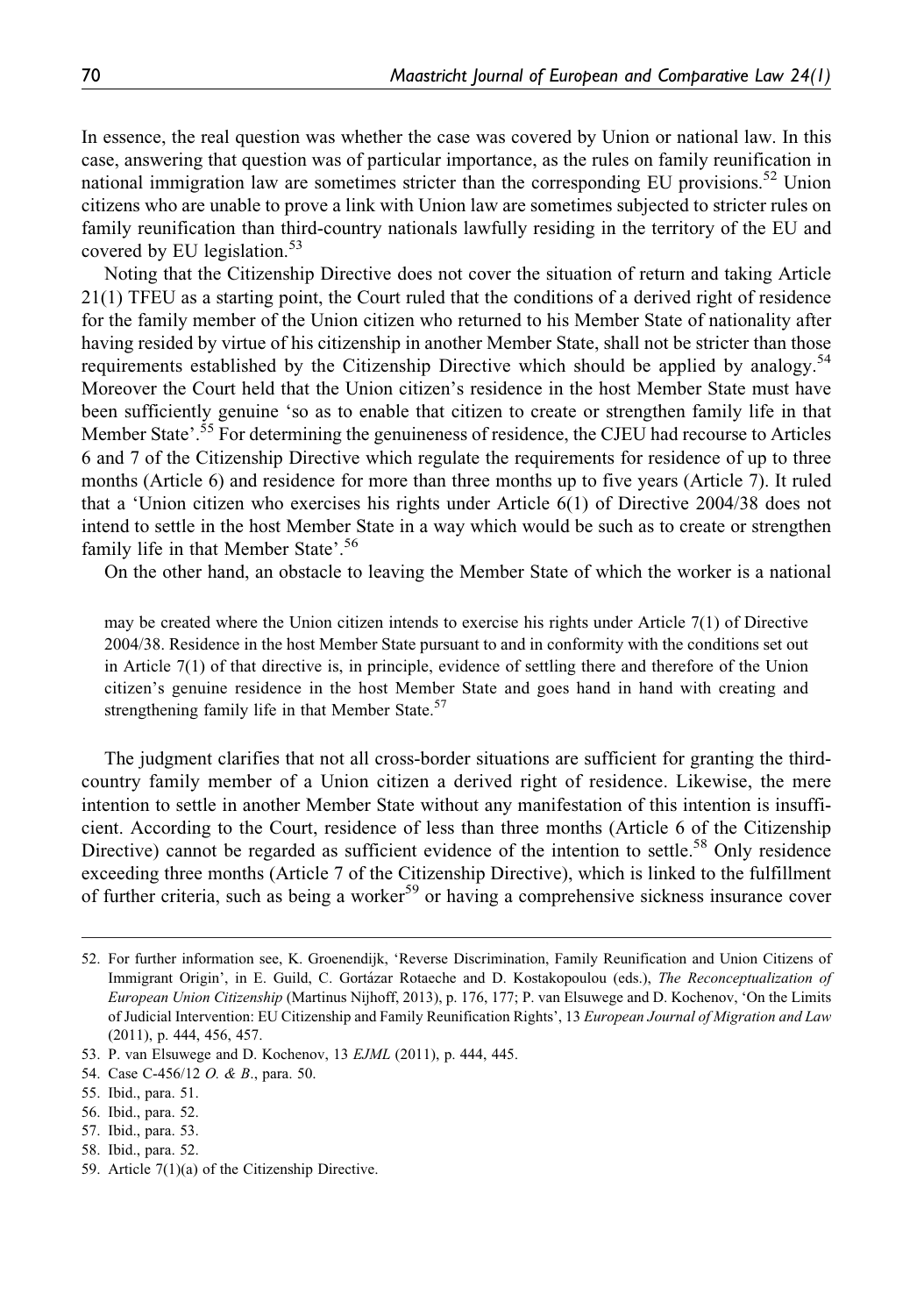and sufficient means,<sup>60</sup> can be considered to be sufficient evidence of that intention. It is striking that despite the Court's referral to the Union citizen's 'intention to settle',  $61$  the motives and the actual intention of the Union citizen when moving to another Member State do not seem be a consideration in the framework of assessment established by the Court. The Court seems to infer the intention to settle, and thereby a subjective element, from the objective criterion of the duration of residence and the fulfillment of the criteria listed in Article 7 of the Citizenship Directive only. It thereby adopts an approach to the notion of residence which differs from the interpretation established in Swaddling<sup>62</sup> two decades earlier. In Swaddling, the Court ruled that in order to determine the Member State of residence  $( \dots )$  account should be taken in particular of the  $( \dots )$  family situation; the reasons which have led him to move; the length and continuity of his residence; the fact (where this is the case) that he is in stable employment; and his intention as it appears from all the circumstances'.<sup>63</sup> Paradoxically the notion of 'residence' as interpreted by the Court in Swaddling refers to 'the intention as it appears from all the circumstances' and thereby adds a subjective element into the formula, whereas the Court's reference to the 'intention to settle' in  $O$ .  $\& B$ . seems to be limited to objective factors.

Moreover, the Court's reference to the Union citizen's 'intention' might evoke connotations of scenarios related to the abuse of Union law, especially since the Court briefly addressed this issue in O. &  $B$ .<sup>64</sup> The finding of an abuse requires, according to the Court referring to its judgment in *Emsland-Staïrke*, an objective and a subjective element<sup>65</sup> whereby the subjective element consists of 'the intention to obtain an advantage from the Community rules by creating artificially the conditions laid down for obtaining it'.<sup>66</sup> The question of an abuse of Union law and whether the intentions of the Union citizen can be subject to an assessment was raised in  $Akrich$ .<sup>67</sup> In  $Akrich$ , a Union citizen moved to another Member State in order to avoid national immigration legislation applying to her third-country family member, but had the intention of moving back to her home Member State at a later point.<sup>68</sup> Reverting to the notion of 'intent' in a case concerning a return situation, coupled with a reference to an abuse of Union law is startling, not least because the Advocate General held that there was no evidence of fraud or an abuse of rights.<sup>69</sup>

In her Opinion, Advocate General Sharpston adopted a more nuanced approach. She had recourse to the Court's judgment in Swaddling and pointed out that the notion of residence is to be understood as the place 'where the habitual centre of interests are to be found and which should be established by the individual's intention as it appears from all the circumstances.<sup>70</sup> Taking all the circumstances into account meant, according to Sharpston, that the decision must not be based 'on a single factor, but on a collection of criteria that together enable the individual's situation to be assessed and categorised as residence or non-residence'.<sup>71</sup> Moreover Sharpston submitted that the

<sup>60.</sup> Article 7(1)(b) of the Citizenship Directive.

<sup>61.</sup> Case C-456/12 O. & B., para. 52, 53.

<sup>62.</sup> Case C-90/97 Swaddling, EU:C:1999:96.

<sup>63.</sup> Ibid., para. 29.

<sup>64.</sup> Case C-456/12 O. & B., para. 58.

<sup>65.</sup> Ibid.; Case C-110/99 Emsland-Stärke, EU:C:2000:695, para. 52, 53.

<sup>66.</sup> Case C-110/99 Emsland-Stärke, para. 53.

<sup>67.</sup> Case C-109/01 Akrich, EU:C:2003:491.

<sup>68.</sup> Ibid., para. 36.

<sup>69.</sup> Opinion of Advocate General Sharpston in Case C-456/12 O. & B., EU:C:2013:837, para. 42.

<sup>70.</sup> Ibid., para. 100.

<sup>71.</sup> Ibid.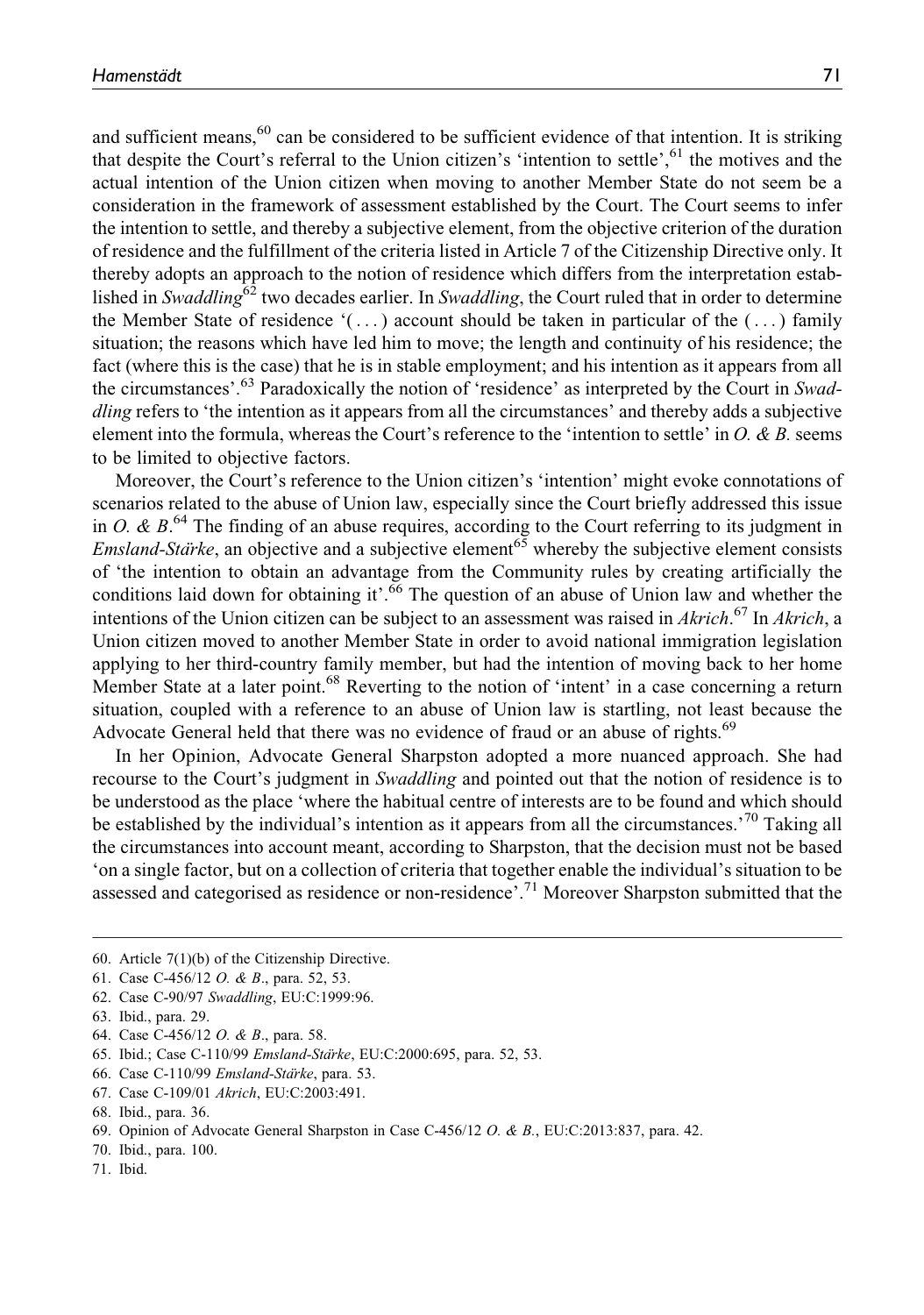notion of residence is to be interpreted in light of the facts at issue, which include both objective and subjective elements.<sup>72</sup> Sharpston held that the length of a Union citizen's stay in another Member State is a relevant criterion, but 'cannot be applied as an absolute threshold for deciding who has, or has not, exercised rights of residence' and that it is but one criterion that must be taken into account.<sup>73</sup>

For the Court, by contrast, the duration of the residence seemed to be crucial and decisive to the extent that it abstained from assessing the facts of the individual case. But what if the Union citizen concerned leaves the Member State of origin with the intention of settling in another Member State in order to establish or strengthen family life there with his or her third-country spouse? What if the Union citizen has to return to the Member State of nationality shortly after arriving in the host Member State, for example to take care of an elderly family member and therefore no longer fulfils the requirements established by Article 7 of the Citizenship Directive? Should the third-country family member be denied access to the Union citizen's country of origin? And should the Union citizen be forced to decide between staying with his or her spouse in the host Member State for at least three months or taking care of the elderly family member who needs his or her help in the Member State of origin?

This conflict demonstrates that reliance on the duration of lawful residence as the only relevant yardstick of assessment can result in harsh and disproportionate outcomes. Therefore, an assessment of the facts of the individual case which takes into account several factors, including the duration of lawful residence, would have been preferable. Given that this situation is not regulated by EU law and that the Court had some margin of discretion in answering the preliminary question, it is somewhat telling that the Court did not pursue this option.

Schoenmaekers and Hoogenboom rightly propose that a period of residence falling short of the three-month criterion must be evaluated on its merits.<sup>74</sup> Their proposal is more likely to achieve balanced results as it takes a broader range of considerations into account. In light of the principle of proportionality this approach is to be preferred.

Turning briefly to the Charter of Fundamental Rights (the Charter) it might be surprising at first sight that the Court did not mention Article 7 of the Charter (respect for private and family life) in its judgment, given that it assessed the intention to establish or strengthen family life in the host Member State. However, as this situation is not covered by the Citizenship Directive (or other directives or regulations), it could be argued that Member States are not implementing Union law within the meaning of Article 51(1) of the Charter with the consequence that the Charter is not applicable to them. On the other hand, it could be advanced that the Charter is applicable by analogy as the Court held that the conditions established by the Citizenship Directive should be applied by analogy.<sup>75</sup> Yet, this approach did not seem to be a viable option for the Court.

In cases concerning return situations, which are not regulated by Union law, the Court opted to rely on the duration of lawful residence and the criteria contained in Article 7 of the Citizenship

<sup>72.</sup> Ibid., para. 101.

<sup>73.</sup> Ibid., para. 111.

<sup>74.</sup> S. Schoenmaekers and A. Hoogenboom, 'Singh and Carpenter Revisited: Some Progress but not Final Clarity Case C-456/12 O. v. Minister voor Immigratie, Integratie en Asiel, and Minister voor Immigratie, Integratie en Asiel v. B., Judgment of 12 March 2014, and Case C-457/12 S v. Minister voor Immigratie, Integratie en Asiel, and Minister voor Immigratie, Integratie en Asiel v. C., Judgment of 12 March 2014', 21 Maastricht Journal of European and Comparative Law (2014), p. 507.

<sup>75.</sup> Case C-456/12 O. & B., para. 50.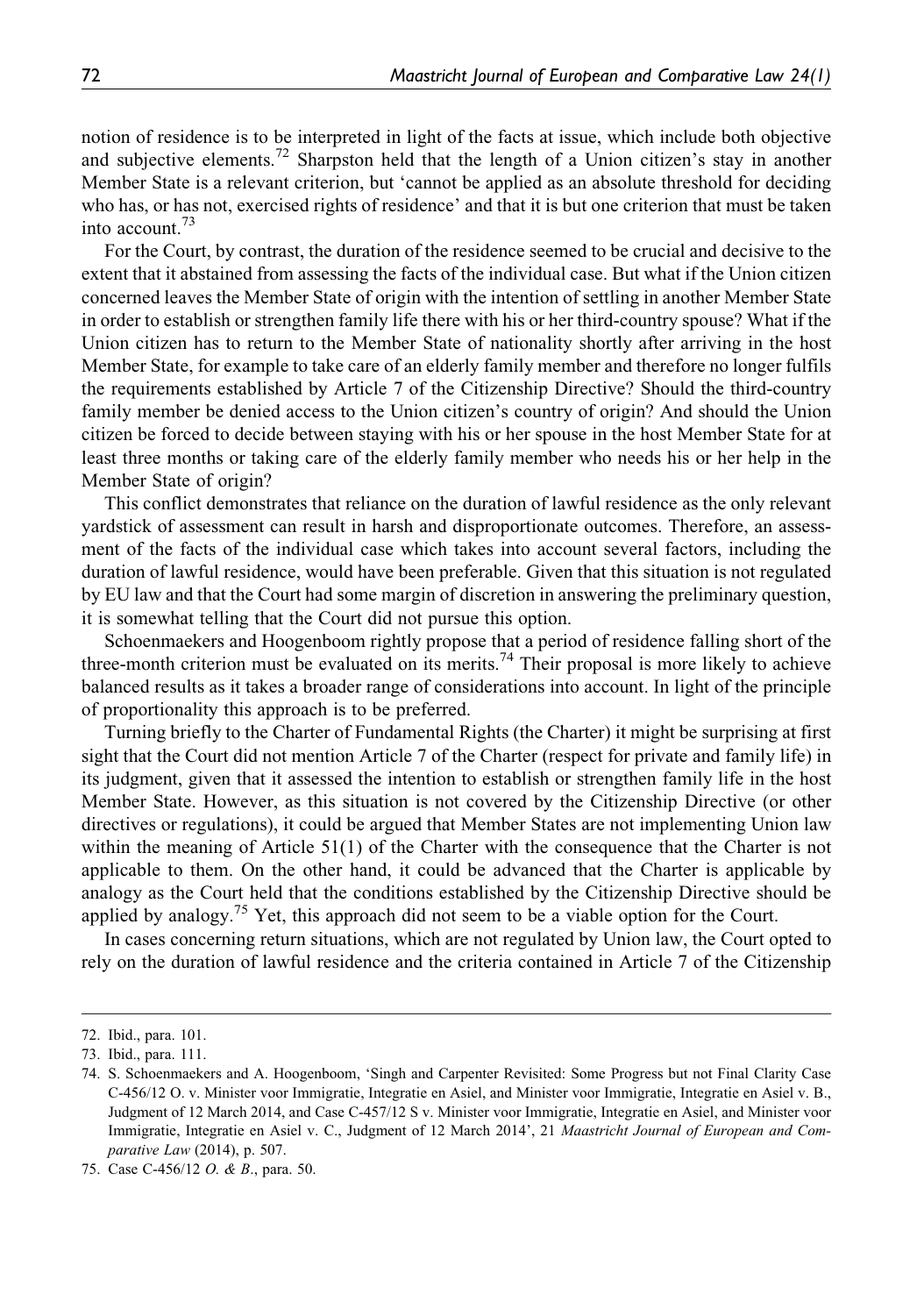Directive without fully assessing the facts of the individual case. Despite its reference to the Union citizen's intention to settle, the actual intention to settle is insignificant and those individual circumstances that are not covered by Article 7 of the Citizenship Directive are disregarded. A similar approach was also chosen in the subsequent category.

# 4. Non-contributory cash benefits and the court's focus on Article 7 of the Citizenship Directive

Access to non-contributory cash benefits is not clearly regulated by the Citizenship Directive,  $^{76}$ which may well be accounted for by the political brisance of this topic. Despite great media attention and public discussion revolving around the topic misleadingly labelled as 'benefit tourism', the number of Union citizens actually seeking recourse to non-contributory cash benefits is low  $^{77}$ 

The Court's case law on Union citizens' access to non-contributory cash benefits initially dealt with the question of whether the granting of benefits placed an 'unreasonable burden' on the social security system of the host Member State. The criterion of an 'unreasonable burden' is based on Article 7(1)(b) of the Citizenship Directive and Recital 10 of the Preamble to the Directive, <sup>78</sup> and has been regularly repeated by the Court.<sup>79</sup>

In Brey, a German national resident in Austria applied for a compensatory supplement in Austria as his German pension did not suffice. The competent Austrian authority refused the application since he did not have 'sufficient resources to establish his lawful residence in Austria'.<sup>80</sup> The Court clarified in its 2013 judgment that the receipt of 'social assistance is not sufficient to show that he constitutes an unreasonable burden on the social assistance system of the host Member State'.<sup>81</sup> Moreover it rejected Austria's approach to automatically refusing the granting of benefits to economically inactive Union citizens. The Court further held that the competent authorities of the Member State must have regard to the principle of proportionality and must carry out an overall assessment of the specific burden which the granting of the benefit

<sup>76.</sup> P. Minderhoud, 'Directive 2004/38 and Access to Social Assistance Benefits', in E. Guild, C. Gortázar Rotaeche and D. Kostakopoulou (eds.), The Reconceptualization of European Union Citizenship, p. 210, 211.

<sup>77.</sup> For Germany see, Bundesministerium des Innern, 'Abschlussbericht des Staatssekretärsausschusses zu "Rechtsfragen und Herausforderungen bei der Inanspruchnahme der sozialen Sicherungssysteme durch Angehörige der EU-Mitgliedstaate''', [http://www.bmi.bund.de/SharedDocs/Downloads/DE/Broschueren/2014/abschlussbericht-armutsmigra](http://www.bmi.bund.de/SharedDocs/Downloads/DE/Broschueren/2014/abschlussbericht-armutsmigration.html) [tion.html](http://www.bmi.bund.de/SharedDocs/Downloads/DE/Broschueren/2014/abschlussbericht-armutsmigration.html), p. 30. In 2013, a total of 6.13 million persons living in shared households claimed benefits by way of basic provision under SGB II. EU citizens accounted for 4.7%. Benefits by way of basic provision under SGB II were classified as 'special non-contributory cash benefits' within the meaning of Article 70(2) of Regulation No. 883/2004' by the referring German court in Dano. See, Case C-333/13 Dano, para. 47.

<sup>78.</sup> Case C-140/12 Brey, EU:C:2013:565, para. 72, in which the Court held that Article 7(1)(b) of the Citizenship Directive is to be interpreted in terms of Recital 10 of the Preamble.

<sup>79.</sup> See for example Case C-184/99 Grzelczyk, para. 44; Case C-158/07 Förster, EU:C:2008:630, para. 48 (maintenance cost of students); Case C-209/03 Bidar, EU:C:2005:169, para. 56 (maintenance cost of students). For further discussion regarding access to social assistance benefits and the relationship between Directive 2004/38/EC and Regulation No. 883/2004 in the pre-Brey era, see F. van Overmeiren, E. Eichenhofer and H. Verschueren, 'Social Security Coverage of Non-Active Persons Moving to Another Member State', in E. Guild, C. Gorta´zar Rotaeche and D. Kostakopoulou (eds.), The Reconceptualization of European Union Citizenship, p. 227-262.

<sup>80.</sup> Case C-140/12 Brey, para. 17.

<sup>81.</sup> Ibid., para. 75.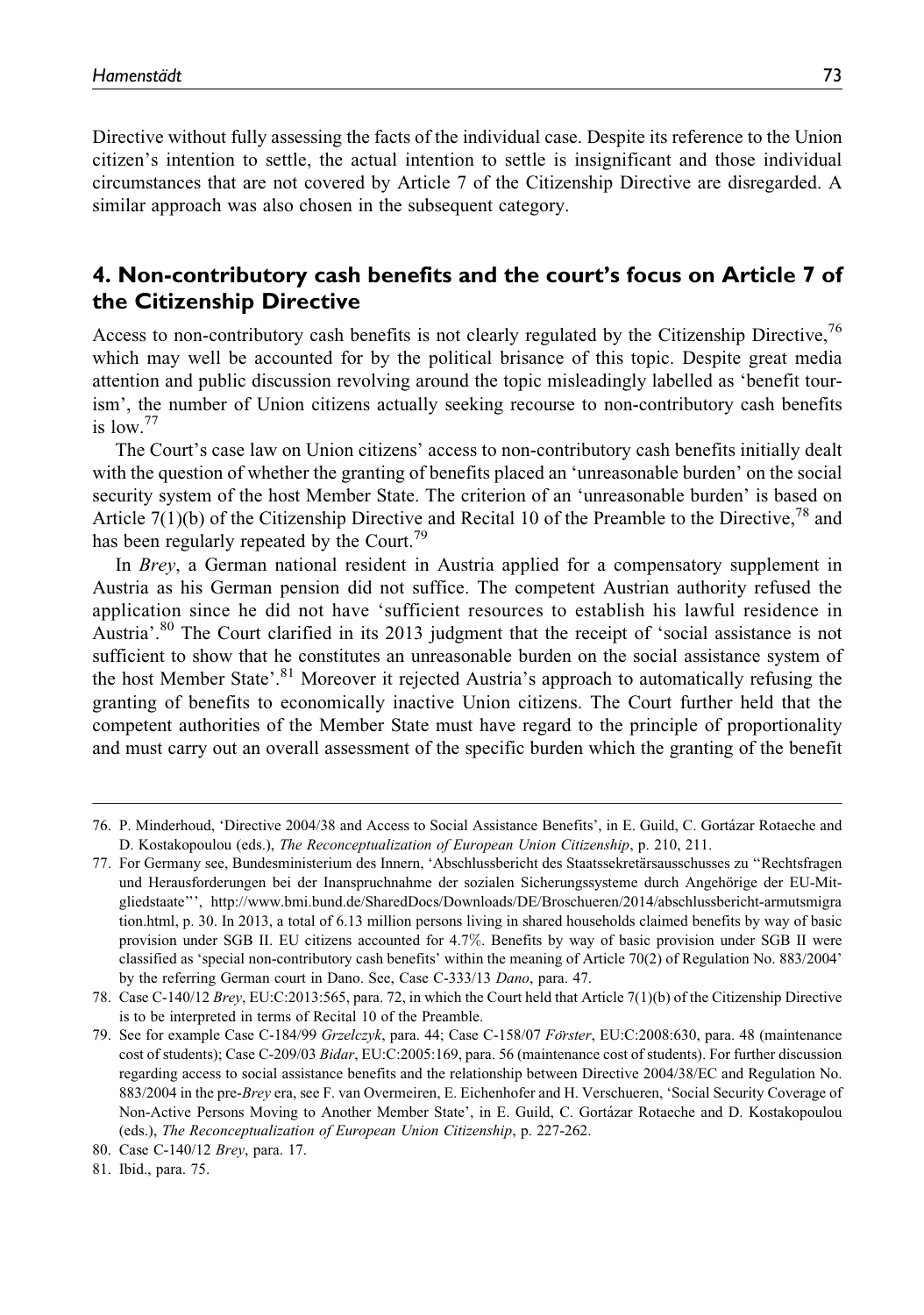would place on the social assistance system as a whole and must take the 'personal circumstances characterising the individual situation of the person concerned' into account.<sup>82</sup>

Despite the fact that the Court's approach was rightly criticized for increasing legal uncertainty and confusion,<sup>83</sup> the Court's reliance on the 'unreasonable burden' criterion has the advantage that it requires an individual assessment  $84$  and necessitates a balancing process. The Court even provided criteria for this assessment, namely 'the amount and the regularity of the income which he receives; the fact that those factors have led those authorities to issue him with a certificate of residence; and the period during which the benefit applied for is likely to be granted to him'.<sup>85</sup> Another feature which distinguishes the 2013 Brey case from subsequent cases concerning access to non-contributory cash benefits is the reference to (financial) 'solidarity between nationals of a host Member State and nationals of other Member States'.<sup>86</sup> It was also in 2013 when Guild stated, based on her analysis of the relevant EU legislation, that 'the relation between social solidarity in the form of social benefits and citizenship of the EU is one of enhancement'.<sup>87</sup> However, the situation, at least with regard to the case law, changed shortly after the *Brey* judgment. In subsequent judgments regarding Union citizens' access to non-contributory cash benefits, the Court continued taking Article 7 of the Citizenship Directive as a starting point, but shifted from an individual assessment and a balancing process to an approach which relies mainly on the quantitative or measurable criteria contained in Article 7 of the Directive. In contrast to the Brey case, the notion of (financial) solidarity was no longer mentioned.

#### A. The Dano judgment

The Dano case was decided in November 2014 and concerned the Romanian nationals Ms Dano and her son Florin, who resided in Germany for more than three months. Ms Dano did not work or seek work, nor was she ever employed throughout the duration of her stay in Germany. She and her son applied for non-contributory cash benefits according to the German Social Code II (Sozialgesetzbuch II) which was refused by the competent authorities. The referring German court asked the CJEU whether the relevant provisions of the TFEU and secondary legislation are to be interpreted as preventing national legislation which excludes Union citizens who are economically inactive from these benefits, while the Member State in question grants these benefits to its own nationals who are in the same situation.<sup>88</sup>

<sup>82.</sup> Ibid., para. 75-78. As to the problems of determining an unreasonable burden see, H. Verschueren, 'Free Movement or Benefit Tourism: The Unreasonable Burden of Brey', 16 European Journal of Migration and Law (2014), p. 171, 172; M. Dawson and B. de Witte, 'Welfare Policy and Social Inclusion', in A. Arnull and D. Chalmers (eds.), The Oxford Handbook of European Union Law (Oxford University Press, 2015), p. 970; P. Minderhoud, in E. Guild, C. Gortázar Rotaeche and D. Kostakopoulou (eds.), The Reconceptualization of European Union Citizenship, p. 218, 219, 223.

<sup>83.</sup> H. Verschueren, 16 EJML (2014), p. 169; A. Iliopoulou-Penot, 'Deconstructing the former edifice of Union citizenship? The Alimanovic judgment', 53 CMLRev. (2016), p. 1026, who argues that the unreasonable burden test did not provide meaningful guidance to national authorities.

<sup>84.</sup> Case C-140/12 Brey, para. 68, 69, 77, 78.

<sup>85.</sup> Ibid., para. 78.

<sup>86.</sup> Ibid., para. 72.

<sup>87.</sup> E. Guild, 'Does European Citizenship Blur the Borders of Solidarity', in E. Guild, C. Gorta´zar Rotaeche and D. Kostakopoulou (eds.), The Reconceptualization of European Union Citizenship, p. 205.

<sup>88.</sup> Case C-333/13 Dano, para. 45, 56.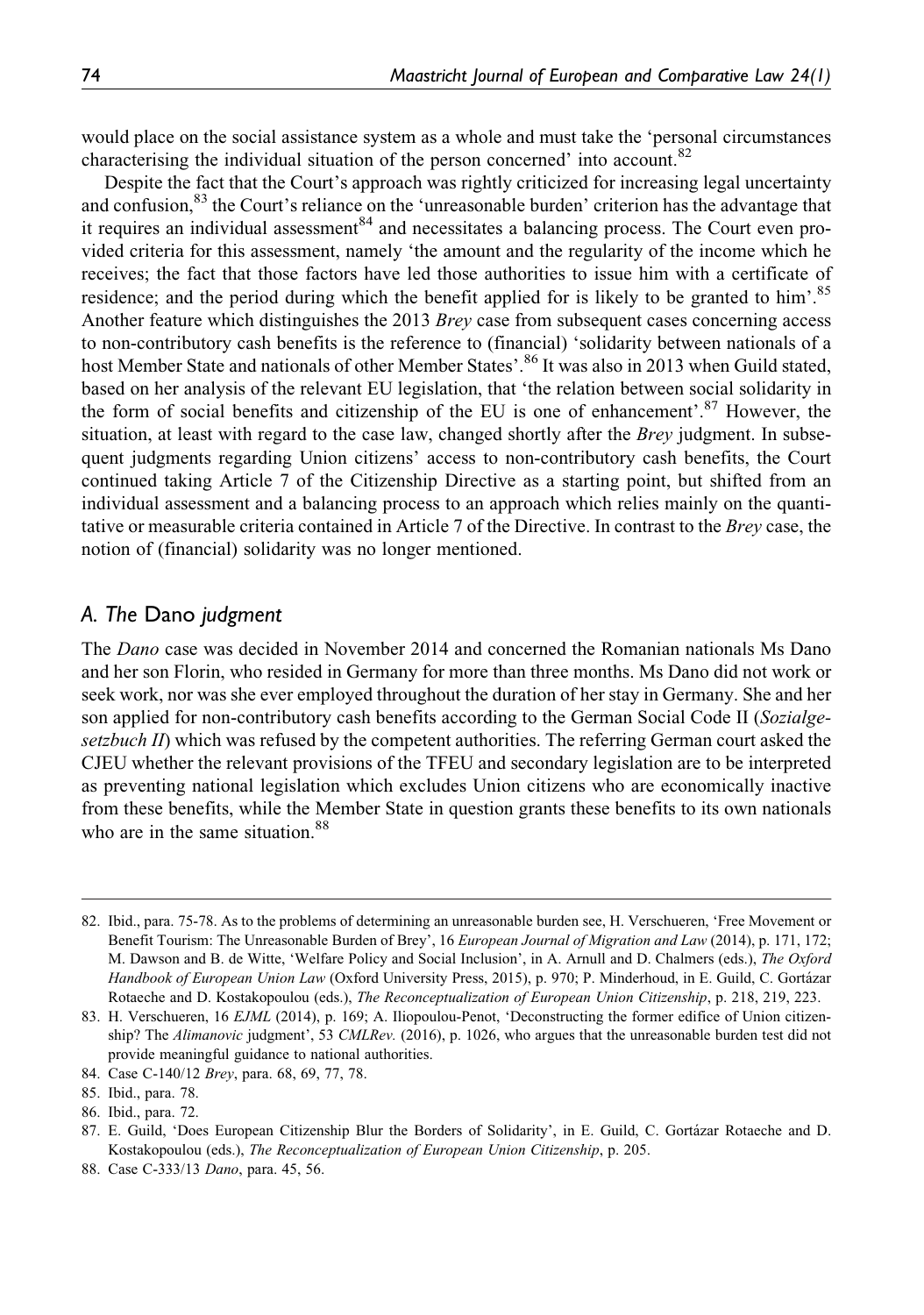In its judgment, the CJEU had recourse to the prohibition of discrimination based on nationality<sup>89</sup> laid down in Article 24(1) of the Citizenship Directive and Article 4 of Regulation No.  $883/2004$ ,<sup>90</sup> and highlighted that Article 24(1) refers to 'all Union citizens residing on the basis of this Directive'.<sup>91</sup> Given that Ms Dano resided for more than three months in the host Member State, Article 7 of the Directive was applicable to her. Yet, she did not fulfill the conditions of Article 7(1) since she was neither a worker, nor did she have sufficient resources. Consequently, she did not have a right to reside on the basis of the Directive. Therefore, Article 24(1) in conjunction with Article 7(1) of the Citizenship Directive did not preclude national legislation which excluded her from access to these benefits.<sup>92</sup>

The focus of the Court's reasoning rested primarily on quantitative (duration of residence) and measurable (sufficient resources) criteria. Even though the Court referred to an individual assessment by holding that 'the financial situation of each person concerned should be examined specifically,  $(\ldots)$  in order to determine whether he meets the condition of having sufficient resources to qualify for a right of residence under Article 7 (1) (b) of Directive  $2004/38$ <sup>,  $93$ </sup> the individual assessment only extended to the individual's financial situation.<sup>94</sup> Despite the fact that Ms Dano had lived for several years in Germany, where she gave birth to her son in 2009 and the fact that Ms Dano's sister provided for her and her son materially and accommodated them in her apartment,<sup>95</sup> qualitative criteria and fundamental rights did not seem to play a role in the Court's assessment.

Nic Shuibhne rightly points out that neither the notion of 'proportionality' nor the requirement of a proportionality assessment is mentioned.<sup>96</sup> The lack of attention given to the proportionality assessment is striking, especially when it is considered against the Citizenship Directive. The Directive establishes the requirement of conducting a balancing process in the context of recourse to social assistance, for example when determining whether the person becomes an unreasonable burden (Recital 16 of the Preamble to the Citizenship Directive) or whether a person has sufficient resources (Article 8(4) of the Citizenship Directive). Moreover, any automatism between recourse to social assistance and expulsion is prohibited (Article 14(3) of the Citizenship Directive). Even if it were argued that the Preamble is not legally binding and even if it were held that the mentioned articles are not decisive, as Ms Dano was not at risk of being expelled and it was clear that she did not have sufficient resources, these provisions demonstrate that the Citizenship Directive necessitates a balancing process.<sup>97</sup> Ultimately, the principle of proportionality is a general principle of Union law.

Next to the lack of a proportionality assessment the Court's statement regarding the inapplicability of the Charter is striking. The Court briefly addressed the issue of the Charter, since the referring national court raised this issue. It stated that neither Regulation No. 883/2004 nor the

<sup>89.</sup> Ibid., para. 64.

<sup>90.</sup> Regulation No. 883/2004/EC of the European Parliament and of the Council of 29 April 2004 on the coordination of social security systems, [2004] OJ L 166/1.

<sup>91.</sup> Case C-333/13 Dano, para. 67, 68.

<sup>92.</sup> Ibid., para. 82, 83.

<sup>93.</sup> Ibid., para. 80.

<sup>94.</sup> According to Thym, this reference is evidence of the individual approach adopted by the Court. See, D. Thym, 52 CMLRev. (2015), p. 31.

<sup>95.</sup> Case C-333/13 Dano, para. 37.

<sup>96.</sup> N. Nic Shuibhne, 'Limits rising, duties ascending: The changing legal shape of Union citizenship', 52 CMLRev. (2015), p. 913.

<sup>97.</sup> See also, D. Thym, 52 CMLRev. (2015), p. 31.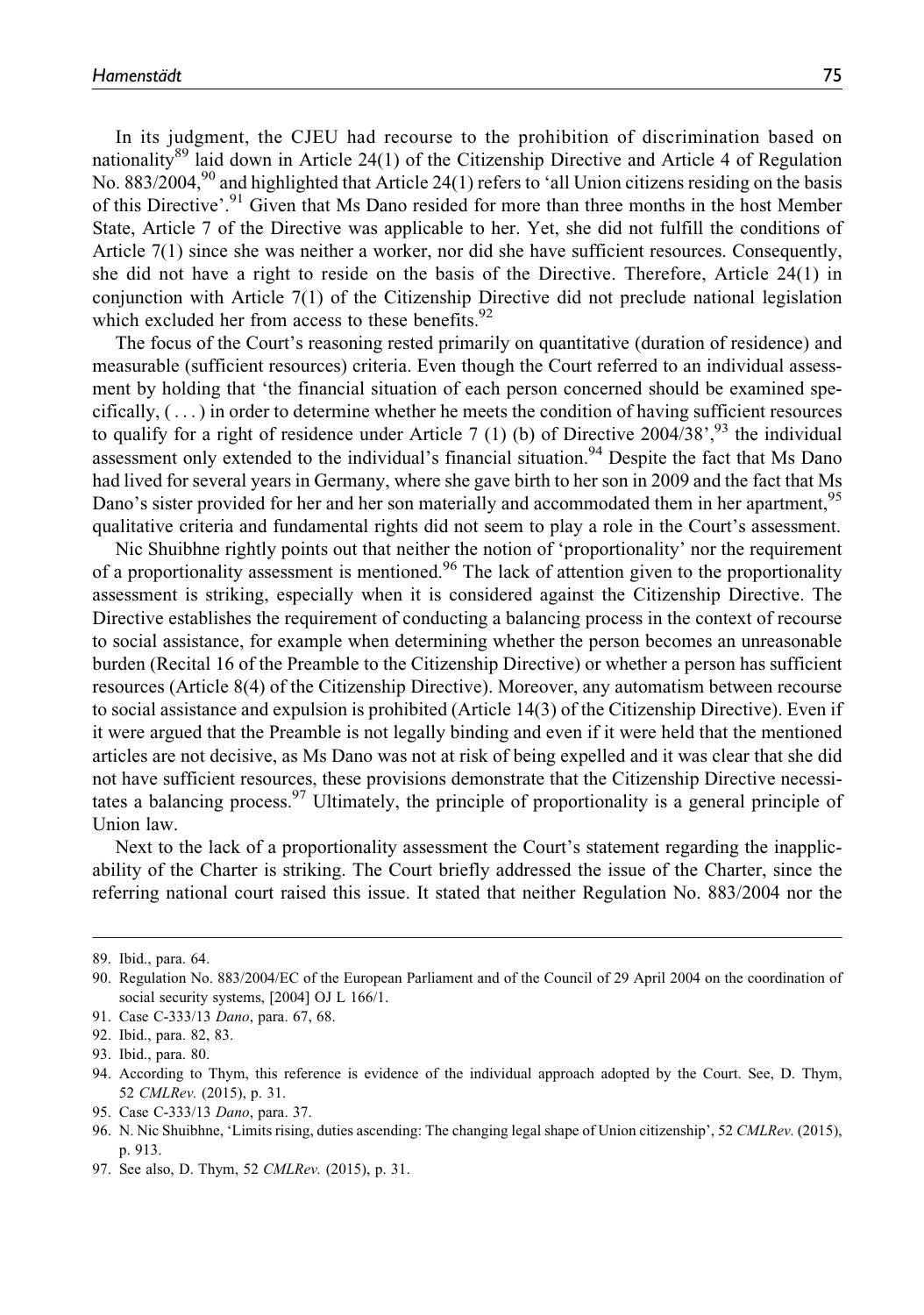Citizenship Directive or any other secondary legislation regulate the conditions for the grant of these benefits that were in dispute. Accordingly, the Member States have 'the competence to determine the conditions for the grant of such benefits'.<sup>98</sup> It concluded that it did not have 'urisdiction to answer' this question as the Member States are not implementing Union law.<sup>99</sup> Nic Shuibhne observes that the Court fixated on the applicability of secondary EU law 'and did not cite its broader characterization of ''implementing Union law'''.100

#### B. The Alimanovic case

Despite the fact that Ms Alimanovic's residence right was based on Article 14(4)(b) of the Citizenship Directive, the Alimanovic<sup>101</sup> case contains insightful references to Article 7 of the Citizenship Directive, the duration and the lawfulness of residence and – since Ms Alimanovic pursued an economic activity in the host Member State – the required duration of the work relationship. Secondly, this case is highly relevant as the Court explicitly rejected an assessment of the facts of the individual case and a balancing process.

Ms Alimanovic and her older daughter, both Union citizens, were, in contrast to Ms Dano, previously economically active in the host Member State (Germany), before claiming subsistence allowances for the long-term unemployed as well as social allowances for the two minor children of Ms Alimanovic. These benefits, which were covered by Article 70 of Regulation No. 883/  $2004^{102}$  and which are considered social assistance in terms of Article 24(2) of the Citizenship Directive,<sup>103</sup> were granted for six months (1 December 2011 to 31 May 2012) after Ms Alimanovic and her daughter were employed as workers in Germany for eleven months. Had they worked for twelve months, they would have retained their status as workers pursuant to Article 7(3)(b) of the Citizenship Directive.

Lacking one month of employment, the CJEU drew on Article  $7(3)(c)$  of the Citizenship Directive and noted that Ms Alimanovic and her daughter retained the status of workers for at least six months after their last employment had ended.<sup>104</sup> Regarding the question of whether the refusal to grant Ms Alimanovic and her children benefits for the period of time exceeding these six months was compliant with Union law, the Court held that it must be determined 'whether the principle of equal treatment referred to in Article 24(1)  $(\,\dots)$  is applicable and, accordingly, whether the Union citizen concerned is lawfully resident on the territory of the host Member State'.<sup>105</sup> Regarding the question of whether the Union citizen is lawfully resident in the host Member State, the Court held that two provisions grant a residence right to job seekers. According to the first provision, Article 7(3)(c) of the Citizenship Directive, the status of worker is retained for at least six months after involuntary unemployment. Since this period had expired in the case of Ms. Alimanovic and her daughter, the second provision, Article 14(4)(b) of the Citizenship Directive, was decisive. The latter provision states that a Union citizen who entered the territory of the

105. Ibid., para. 51.

<sup>98.</sup> Case C-333/13 Dano, para. 90.

<sup>99.</sup> Ibid., para. 91, 92.

<sup>100.</sup> N. Nic Shuibhne, 52 CMLRev. (2015), p. 914.

<sup>101.</sup> Case C-67/14 Alimanovic.

<sup>102.</sup> Ibid., para. 43.

<sup>103.</sup> Ibid., para. 44.

<sup>104.</sup> Ibid., para. 53-55.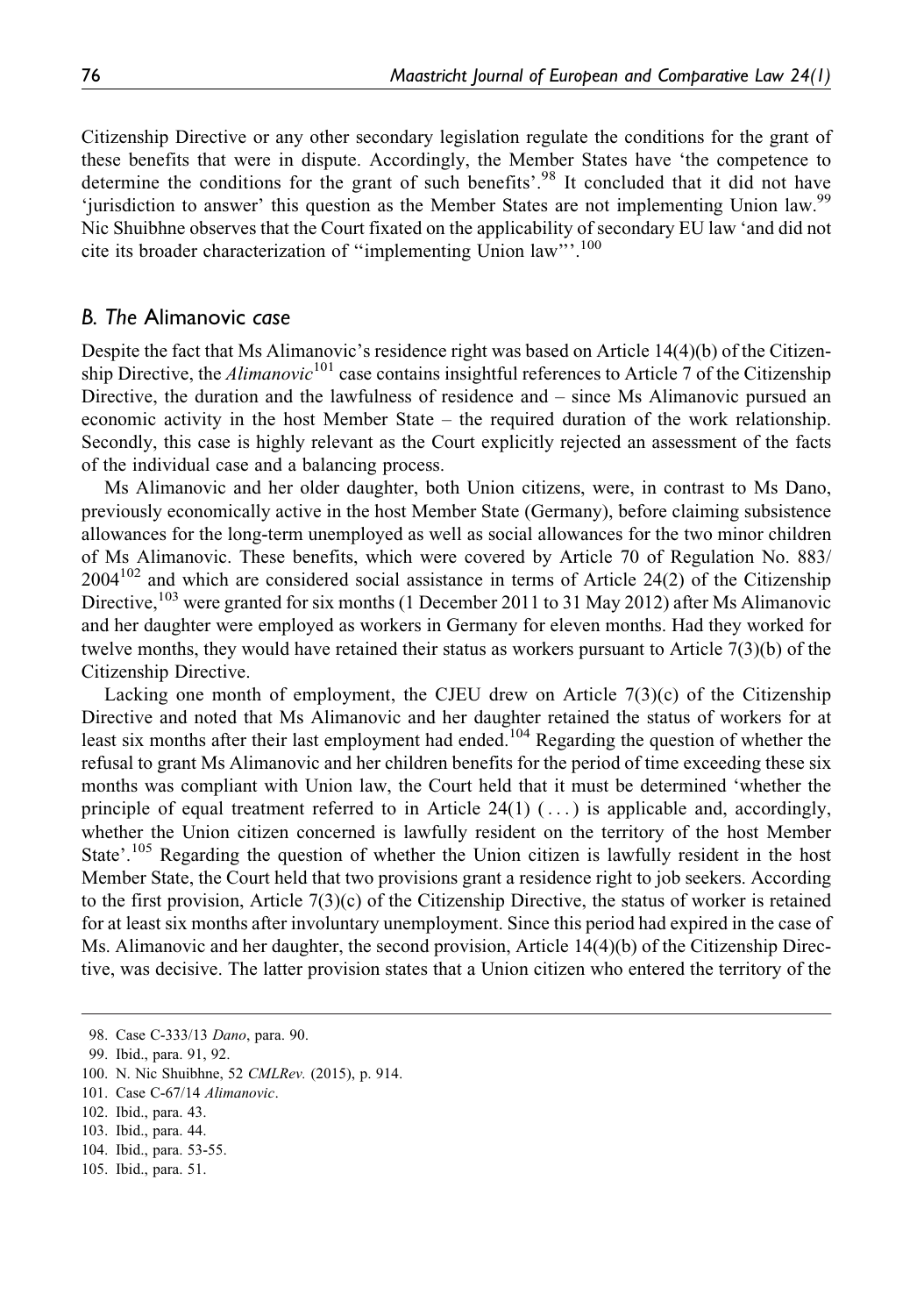host Member State in order to seek employment there may not be expelled for as long as (s)he can provide evidence that (s)he is continuing to seek employment and has a genuine chance of being engaged. $106$ 

Given that Union citizens residing on the basis of the Citizenship Directive on the territory of another Member State in principle have a right to equal treatment with nationals of that Member State according to Article 24(1) of the Directive, Germany would have been obliged to grant Ms Alimanovic the requested benefits. Yet, Article 24(2) contains derogations to the principle of equal treatment. Accordingly, the Court ruled that Article 24(2) can be invoked 'in order not to grant that citizen the social assistance sought' given that Article 24(2) explicitly refers to Article 14(4)(b) of the Citizenship Directive.<sup>107</sup> The CJEU distinguished the *Alimanovic* case from expulsion cases and from cases in which the Court referred to the 'unreasonable burden on the social assistance system of the Member State'.<sup>108</sup> This distinction drawn by the Court is important, given that these two types of cases both require an assessment of the facts of the individual case and a balancing process between the interests of the individual and the interests of the state. In Alimanovic, the Court explicitly ruled that 'no such individual assessment is necessary in circumstances such as those at issue in the main proceedings'.<sup>109</sup> The explanation provided by the Court as to why an individual assessment shall not be necessary is based on the gradual system as regards the retention of the status of 'worker', established by the Citizenship Directive. The Court stated that this gradual system seeks to safeguard the right of residence and access to social assistance and takes 'into consideration various factors characterising the individual situation of each applicant for social assistance and, in particular, the duration of the exercise of any economic activity'.<sup>110</sup> The same reasoning was applied in *García-Nieto* to a Union citizen with less than three months of residence in the host Member State.<sup>111</sup> However, the Court's reasoning can be criticized.

First, even if these provisions take 'various factors characterising the individual situation of each applicant' into consideration, they fall short of taking into account 'factors indicating possible close links' to the host Member State,<sup>112</sup> in particular private and family life. Second, even if the respective provisions of the Citizenship Directive and the incremental system established by these provisions is in line with the principle of proportionality, the mere application of these provisions does not guarantee a proportionate outcome in each and every case. Statutory provisions are by their very nature abstract and general and cannot take all facts of the individual and concrete case into account. Therefore, it is imperative that a balancing process is conducted that takes individual circumstances into account.

Moreover the Court emphasized that the criterion referred to in Article  $7(3)(c)$  of the Citizenship Directive, 'namely a period of six months after the cessation of employment during which the right to social assistance is retained' enables those 'concerned to know, without any ambiguity, what their rights and obligations are'.<sup>113</sup> According to the Court, this criterion is 'consequently

110. Ibid., para. 60.

113. Case C-67/14 Alimanovic, para. 61.

<sup>106.</sup> Article 14(4)(b) of the Citizenship Directive codified the criterion established in Case C-292/89 Antonissen, EU:C:1991:80, para. 21.

<sup>107.</sup> Ibid., para. 57.

<sup>108.</sup> Ibid., para. 59.

<sup>109.</sup> Ibid., para. 59.

<sup>111.</sup> Case C-299/14 Garcı´a-Nieto, EU:C:2016:114, para. 48.

<sup>112.</sup> A. Iliopoulou-Penot, 53 CMLRev. (2016), p. 1024.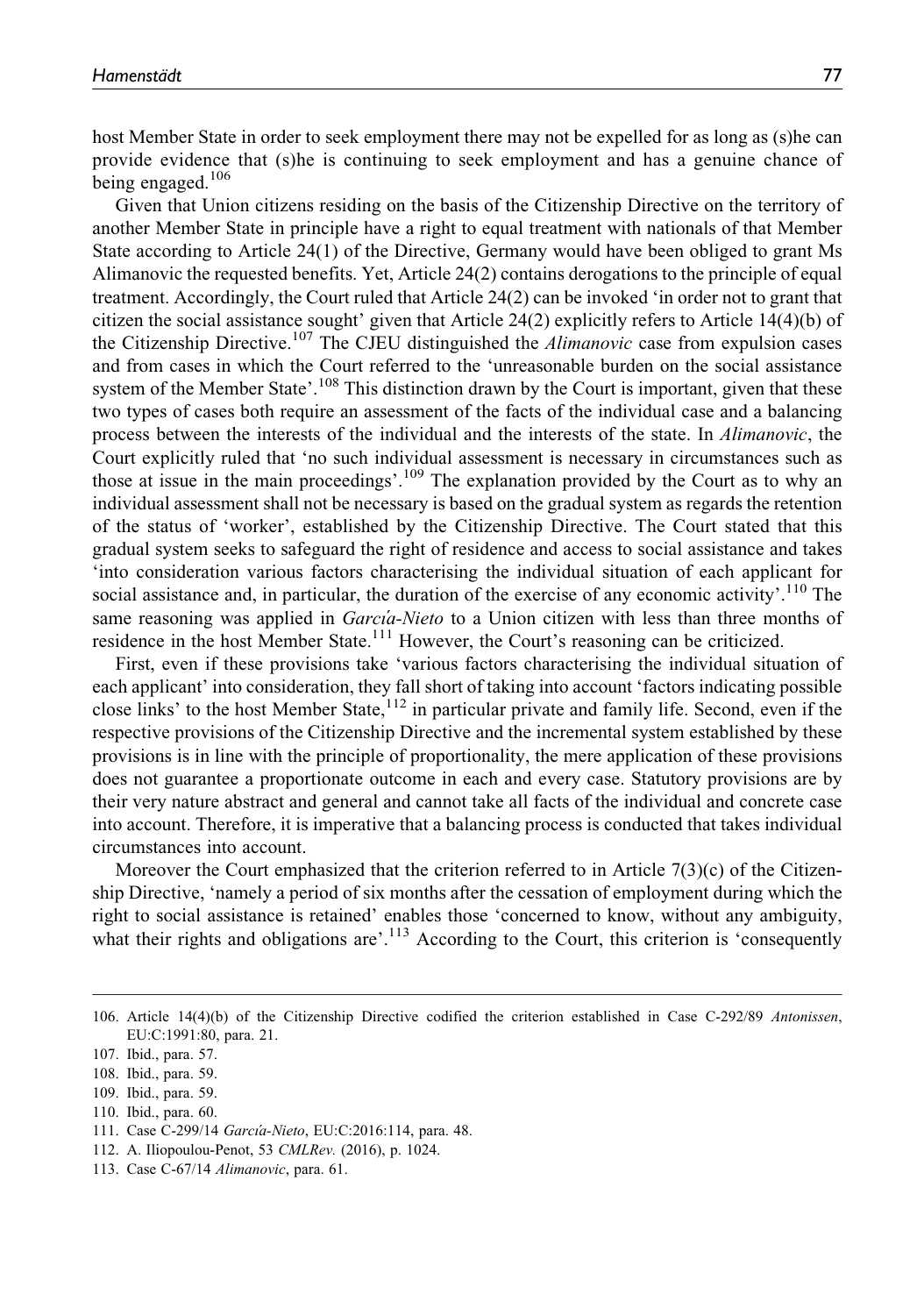such as to guarantee a significant level of legal certainty and transparency in the context of the award of social assistance by way of basic provision, while complying with the principle of proportionality'.<sup>114</sup>

While the Court emphasized the advantages of its approach, it sacrificed the advantages of a balancing process between the interests of the state and the interests of the individual for the sake of legal certainty. It remains unclear how the six month period referred to in Article  $7(3)(c)$  of the Citizenship Directive can comply with the principle of proportionality when it does not allow for other factors to be taken into account in order to determine whether a fair balance between the interests of the state and the interests of the individual has been struck. Even though the Court highlighted the benefits of legal certainty for the individual ('enabling those concerned to know, without ambiguity, what their rights and obligations are'), its approach seems to privilege the Member States to the detriment of the respective Union citizen. The individual's legal certainty would probably not be negatively impaired, if the Court had added the requirement of an individual assessment in case the Union citizen does not meet the requirements of Article 7(3)(c) of the Citizenship Directive. As Van Meerbeeck correctly remarks 'legal certainty should operate mainly for the benefit of the individual'.<sup>115</sup>

As to the applicability of the Charter, the *Alimanovic* case differs from the *Dano* case in one significant respect. While the Court held in *Dano* that the conditions for the granting of these benefits that were in dispute were not regulated by secondary legislation with the consequence that the Member State was not implementing Union law within the meaning of Article 51(1) of the Charter, Ms Alimanovic and her daughter were able to rely on Article 14(4)(b) of the Citizenship Directive and consequently they had a right of residence on the basis of this provision<sup>116</sup> or rather its German implementing law.117 By applying the German provision that implemented Article 14(4)(b) of the Citizenship Directive, national authorities implemented Union law in terms of Article 51(1) of the Charter and were consequently bound by the Charter. The Charter in turn requires that an individual assessment and balancing process are conducted when it concerns the right to private and family life (Article 7 of the Charter). Given that Ms Alimanovic gave birth to her three children in Germany, it is startling that the CJEU did not address Article 7 of the Charter. Moreover, an application of the Charter would have given the Court the chance to elaborate on Article 34 of the Charter (which pertains to social security and social assistance).

Nic Shuibhne rightly opines that the 'formerly central place of individual assessments is radically downgraded'. She acknowledges that a 'framework that requires case-by-case assessments is far from perfect, especially from the perspectives of legal certainty and workability in practice'.<sup>118</sup> In a similar line of argumentation, Spaventa points out with reference to the  $F\ddot{o}rster^{119}$ and the O. &  $B$ <sup>120</sup> cases that 'the case by case assessment – unworkable for either Court or

<sup>114.</sup> Ibid., para. 61.

<sup>115.</sup> J. Van Meerbeeck, 'The principle of legal certainty in the case-law of the European Court of Justice: from certainty to trust', 40 European Law Review (2016), p. 276.

<sup>116.</sup> Case C-67/14 Alimanovic, para. 57. See further, S. Mantu and P. Minderhoud, 'Exploring the limits of social solidarity: welfare tourism and EU citizenship', 2  $UNIO - EU$  law Journal (2016), p. 18.

<sup>117. §2(2)</sup> no 1a Freedom of Movement Act/EU (Gesetz über die allgemeine Freizügigkeit von Unionsbürgern) which (back then) implemented Article 14(4)(b) of Directive 2004/38/EC.

<sup>118.</sup> N. Nic Shuibhne, 52 CMLRev. (2015), p. 913.

<sup>119.</sup> Case C-158/07 Förster.

<sup>120.</sup> Case C-456/12 O. & B.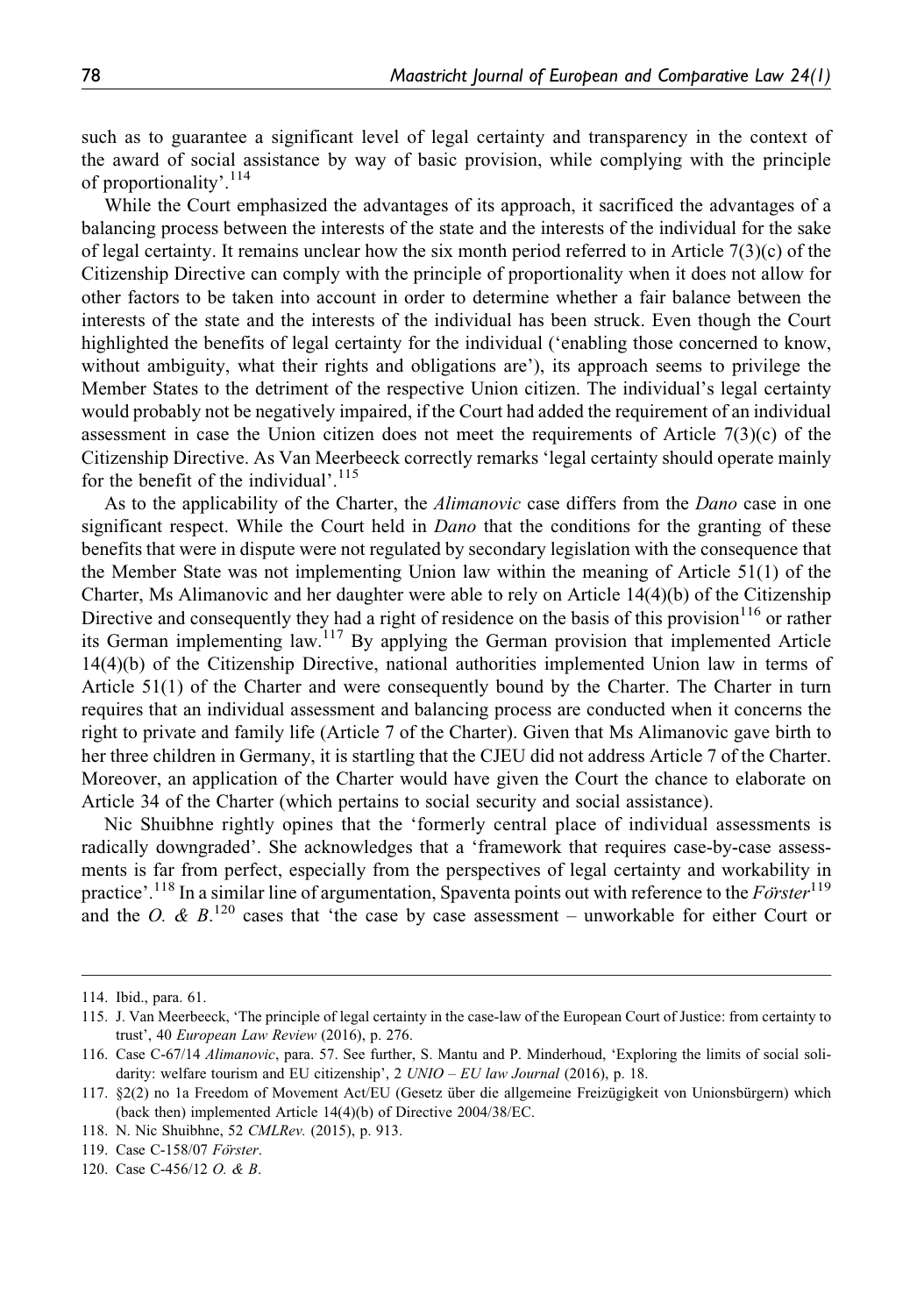administrators – is left behind in favour of more predictable rights for economically inactive people'.<sup>121</sup> On the other hand, Nic Shuibhne argues that an individual assessment 'does mediate the ambiguities built into the Directive'.<sup>122</sup> Moreover, she rightly states 'that concerns about clarity and practical workability are absolutely valid; but they do call for clearer and better legislation'.<sup>123</sup> Indeed, a case-by-case assessment is a source of insecurity. A casuistic approach makes it more difficult for national courts to bring their case law in line with the case law of the CJEU. Yet, insecurity regarding the outcome of the balancing process is an inherent feature of the principle of proportionality which in turn is a fundamental principle of Union law. Each and every balancing process requires that the facts of the individual case are carefully assessed and that the opposing interests are balanced against each other. The outcome of this process must be open, otherwise the principle of proportionality is reduced to absurdity. Moreover, this insecurity is acceptable as the criteria that have to be considered in the balancing process are either codified or derive from the CJEU's case law.

The Court's approach in cases regarding Union citizens' access to non-contributory cash benefits strongly relies on the duration and lawfulness of residence and the criteria established by Article 7 of the Citizenship Directive, and rejects an assessment of the facts of the individual case. Despite the Court's emphasis on legal certainty in order to enable the respective individual to know what his/her rights and obligations are, the chosen approach does not seem to follow the rationale of strengthening the Union citizen's rights. Rather it seems to primarily serve the interests of the Member States and to weaken Union citizen's rights.

#### 5. The right of permanent residence

Turning from the access to non-contributory cash benefits to the right of permanent residence, it is immediately salient that the requirements for obtaining the latter are clearly regulated by Article 16 of the Citizenship Directive. Article 16(1) provides that 'Union citizens who have resided legally for a continuous period of five years in the host Member State shall have the right of permanent residence there'. According to Article 16(2) of the Citizenship Directive, the right granted by Article 16(1) 'shall apply also to family members who are not nationals of a Member State and have legally resided with the Union citizen in the host Member State for a continuous period of five years'.

In its 2011 Dias judgment, the Court already pointed to an integration objective which lies behind the acquisition of the right of permanent residence. It stated that 'Article 16(1) of Directive 2004/38 is based not only on territorial and time factors but also on qualitative elements, relating to the level of integration in the host Member State'.<sup>124</sup>

The Court followed the same rationale in its *Onuekwere* judgment where the acquisition of the right of permanent residence by a third-country family member of a Union citizen was at issue. The Court addressed the question of whether the time spent in prison can be taken into account for the calculation of the five-year period and the Court ultimately answered the question in the negative. Moreover it held that the continuity of residence was interrupted by the prison term.<sup>125</sup>

<sup>121.</sup> E. Spaventa, in D. Kochenov (ed.), EU Citizenship and Federalism: the Role of Rights.

<sup>122.</sup> N. Nic Shuibhne, 52 CMLRev. (2015), p. 913.

<sup>123.</sup> Ibid., p. 919.

<sup>124.</sup> Case C-325/09 Dias, EU:C:2011:498, para. 64.

<sup>125.</sup> Case C-378/12 Onuekwere, EU:C:2014:13. For comments on the case see S. Coutts, 'Union citizenship as probationary citizenship: Onuekwere', 52 Common Market Law Review (2015), p. 531-545.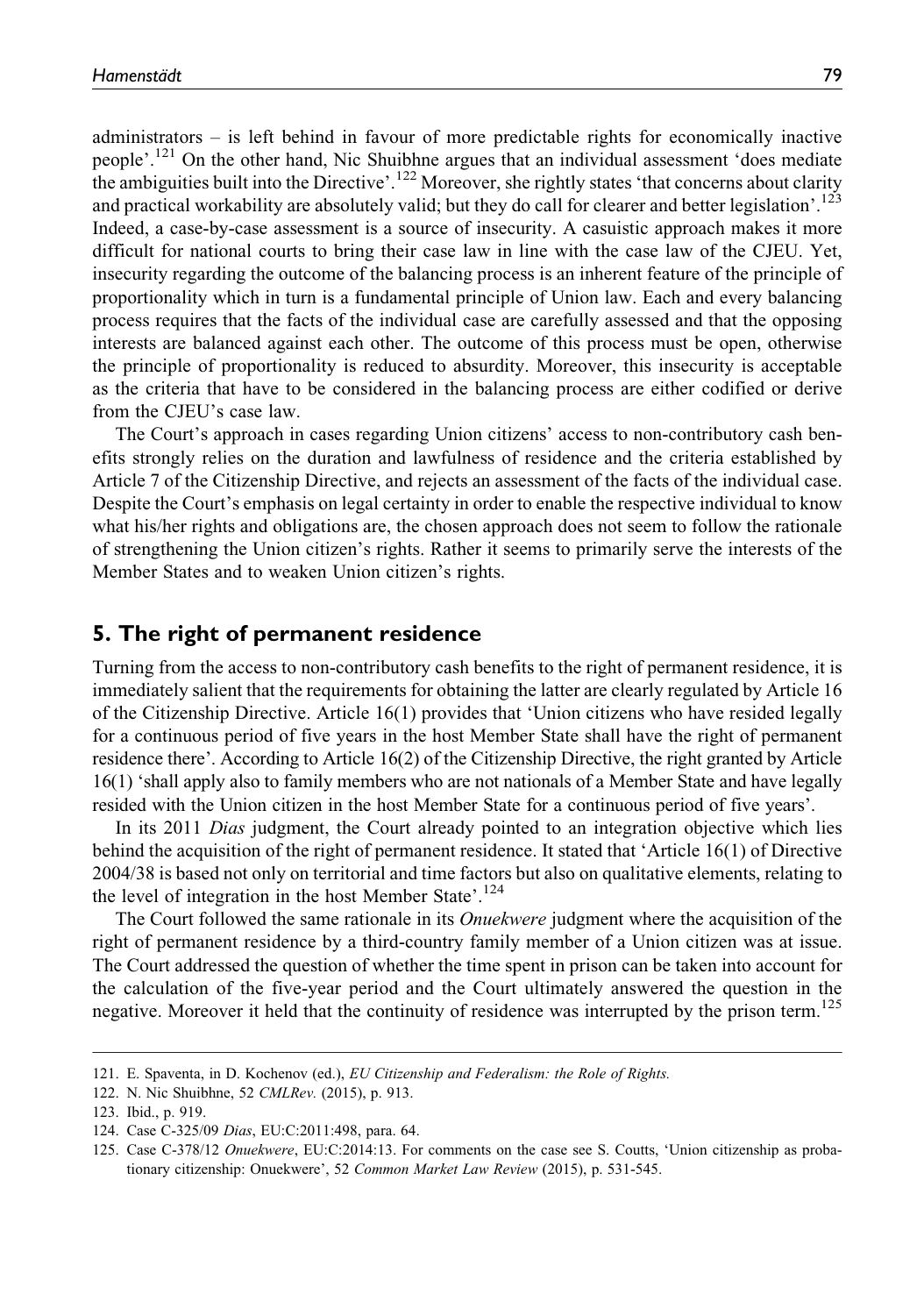In reaching those conclusions, the Court stated that 'the right of permanent residence is a key element in promoting social cohesion and was provided for by that directive in order to strengthen the feeling of Union citizenship'.<sup>126</sup> Furthermore it ruled that '[t]he EU legislature accordingly made the acquisition of the right of permanent residence  $(\ldots)$  subject to the integration of the citizen of the Union in the host Member State'.<sup>127</sup> A few paragraphs later the Court referred to the 'the integration requirement which is a precondition of the acquisition of the right of permanent residence'.<sup>128</sup>

The Court's reference to the notion of social cohesion and its interpretation of the notion of integration deserves closer attention. Before focusing on the use of these notions in the Citizenship Directive and their interpretation by the CJEU, it should be noted that these concepts 'convey a set of normative values' and that they can be given different meanings.<sup>129</sup> Groenendijk insightfully elaborates on three different perspectives on integration in EU migration law,<sup>130</sup> of which two are of particular interest for this article. One perspective considers integration as an objective which is to be achieved by means of equal treatment of citizens and migrants, $131$  whereas the other perspective portrays integration as a condition for the migrant's access to equal treatment or certain rights.<sup>132</sup>

Recital 17 of the Preamble to the Citizenship Directive refers to social cohesion by providing that the '[e]njoyment of permanent residence by Union citizens who have chosen to settle long term in the host Member State would strengthen the feeling of Union citizenship and is a key element in promoting social cohesion  $(\,\ldots)$ . In other words, the enjoyment of permanent residence strengthens the feeling of Union citizenship and is conducive to social cohesion in the host Member State. Hence, social cohesion is the aim to be strived for that shall be furthered by granting the right to permanent residence. This interpretation is supported by the wording of Recital 18 of the Preamble to Citizenship Directive which addresses integration. It provides that '[i]n order to be a genuine vehicle for integration into the society of the host Member State in which the Union citizen resides, the right of permanent residence, once obtained, should not be subject to any conditions'. This sentence also demonstrates that integration is to be achieved through the 'vehicle' of permanent residence and that the Union citizen's integration is not a precondition for obtaining the right to permanent residence. The Preamble to the Citizenship Directive seems to adhere to the first reading of the notion of integration whereby permanent residence is viewed as an instrument to achieve the aim of integration or social cohesion.

The Court's statements in *Dias* and *Onuekwere* demonstrate that it has adopted a different stance on these notions, that is also shared by Advocate General Bot, who considers the right of permanent residence as a reward for integration.<sup>133</sup> Thym rightly observes that there is a

<sup>126.</sup> Case C-378/12 Onuekwere, para. 24.

<sup>127.</sup> Ibid.

<sup>128.</sup> Ibid., para. 30.

<sup>129.</sup> D. Thym, 18 EJML (2016), p. 106, 107.

<sup>130.</sup> Groenendijk, 'Legal Concepts of Integration in EU Migration Law', 6 EJML (2004), p. 111-126.

<sup>131.</sup> Groenendijk, 'Long-term immigrants and the Council of Europe', in E. Guild and P. Minderhoud (eds.), Security of Residence and Expulsion (Martinus Nijhoff, 2001), p. 7; D. Acosta, The Long-Term Resident Status as a Subsidiary Form of EU Citizenship, An Analysis of Directive 2003/109 (Martinus Nijhoff, 2011), p. 138; S. Coutts, 52 CMLRev. (2015), p. 537.

<sup>132.</sup> K. Groenendijk, 6 EJML (2004), p. 113; D. Thym, 18 EJML (2016), p. 90.

<sup>133.</sup> Opinion of Advocate General Bot in Case C-378/12 Onuekwere, EU:C:2013:640, para. 47.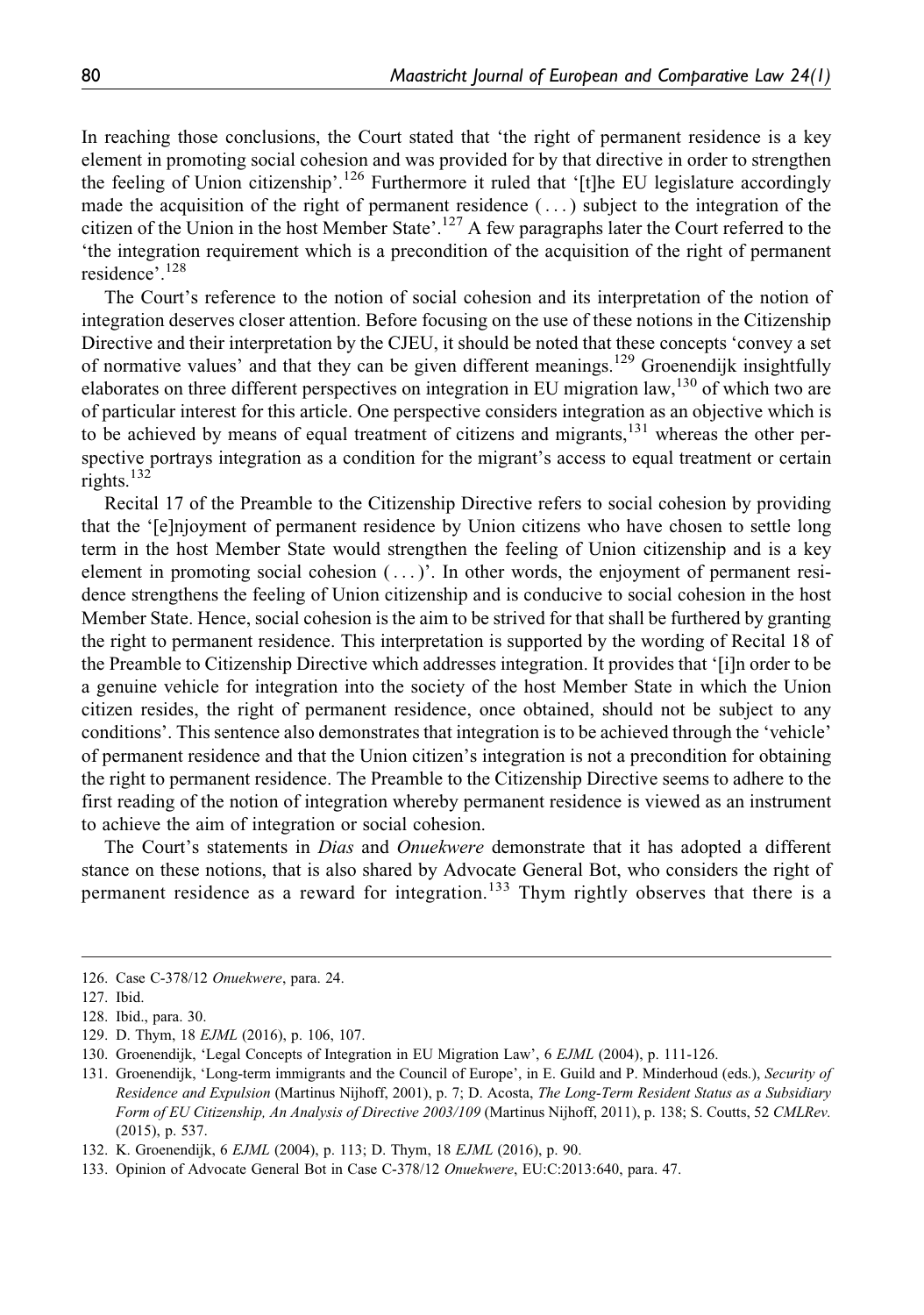'conceptual shift away from equal rights as a means for integration, towards an output-oriented assessment that links citizens' rights to the degree of integration'.<sup>134</sup> However, by making the right of permanent residence conditional upon social cohesion or the Union citizen's integration into the society of the host Member State, the Court reverses the meaning of these notions $135$  that are employed by the Citizenship Directive. This shift has an impact on Union citizenship which no longer seems to be the fundamental status of nationals of the Member States, but rather an earned status<sup>136</sup> or a probationary citizenship.<sup>137</sup>

Indeed, permanent residence requires a lawful, continuous residence and it may well be argued that imprisonment interrupts the period of lawful residence. Yet, it does not seem that the time spent in prison or imprisonment are decisive for the Court.<sup>138</sup> The CJEU rather refers to the lack of integration which is demonstrated by the rejection of or 'non-compliance by the person concerned with the values expressed by the society of the host Member State in its criminal law'.<sup>139</sup>

However, framing the requirement of lawful and continuous residence in the language of integration – whereby integration is understood as compliance with societal norms and values – ignores other forms of integration (for example, economic integration, forging of family and personal relationships, and so on) and thereby does not allow for a comprehensive assessment of the facts of the individual case. Moreover, the Court's interpretation of the notion of integration differs from the notion found in the Preamble to the Citizenship Directive inasmuch as it considers integration as a condition for permanent residence and not as the aim which is to be achieved by granting the individual the right to permanent residence. It seems that the introduction of the criterion of integration into the assessment of whether the individual's residence is lawful and continuous aims at curtailing the right of Union citizens and their third-country family members by preventing them from acquiring the right of permanent residence.

#### 6. Expulsion revisited

On the same day the Court delivered its judgment in *Onuekwere*,<sup>140</sup> the Court also ruled on the protection against expulsion in the M.G. case.<sup>141</sup> Thematically, this judgment fits into the second section, but shall be addressed here as the Court seems to have shifted from its initial approach discussed in the second section to an approach which relies on the notion of integration.

The Portuguese national M.G. entered the United Kingdom in April 1998. She worked for almost one year and subsequently gave up work due to childbirth. She was supported financially by her husband until the couple's separation in 2006. Her three children were born in the UK and were placed in foster care following a report of non-accident-related injuries to one of the children.

<sup>134.</sup> D. Thym, 52 CMLRev. (2015), p. 38.

<sup>135.</sup> See also Azoulai who refers to the Court's judgment in Onuekwere and states that by making 'the acquisition of the right of permanent residence ''subject to integration of the citizen of the Union in the host Member State'', the Court changes the meaning of the concept of social cohesion', L. Azoulai, EUI Department of Law Research Paper No. 2014/14 (2014), p. 16.

<sup>136.</sup> See, D. Kramer, 'Verdiend verblijf: EU-burgers en de sociale bijstand', Tijdschrift voor Europees en economisch recht (2016), p. 60 et seq.; E. Spaventa, in D. Kochenov (ed.), EU Citizenship and Federalism: the Role of Rights.

<sup>137.</sup> S. Coutts, 52 CMLRev. (2015), p. 531.

<sup>138.</sup> Ibid., p. 539.

<sup>139.</sup> Case C-378/12 Onuekwere, para. 26, 31.

<sup>140.</sup> See Section 5 above.

<sup>141.</sup> Case C-400/12 M.G.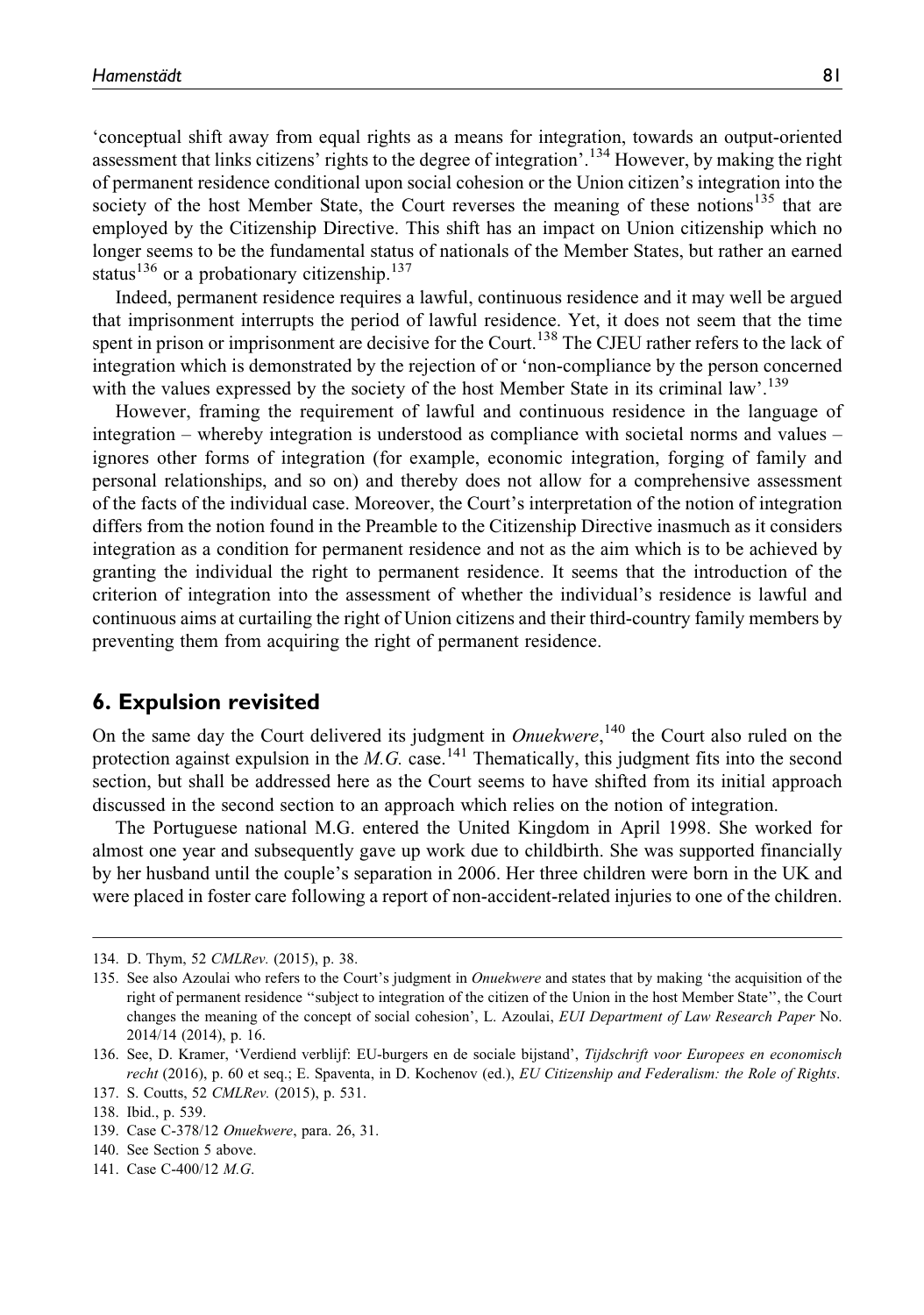In August 2009, M.G. was convicted and sentenced to a 21 month prison term 'on one count of cruelty and three counts of assault by beating a person under 16 years'.<sup>142</sup> On 8 July 2010, the Secretary of State ordered that M.G. be deported on grounds of public policy and public security. The referring English court asked the CJEU how the 10-year period of Article 28(3)(a) of the Citizenship Directive is to be calculated, whether the period spent in prison interrupts the period of residence, and whether it makes a difference that the Union citizen accrued ten years of residence prior to imprisonment.

The CJEU referred to its judgment in *Tsakouridis*<sup>143</sup> and held that the '10-year period must be calculated by counting back from the date of the decision ordering that person's expulsion'.<sup>144</sup> By contrast, the period of time required for acquiring the right of permanent residence is calculated from the date when the person concerned commences lawful residence.<sup>145</sup> Given that M.G. already lawfully resided in the UK ten years prior to her imprisonment, the method of calculating the 10-year period was crucial.

Moreover, the Court held that a period of imprisonment is capable of interrupting the continuity of the period of residence in terms of Article 28(3)(a) of the Citizenship Directive and 'affecting the decision regarding the grant of the enhanced protection provided for thereunder, even where the person concerned resided in the host Member State for 10 years prior to imprisonment'.<sup>146</sup> The 10-year residence 'may be taken into consideration as part of the overall assessment required in order to determine whether the integrating links previously forged with the Member State have been broken'.147

The Court already lowered the protection against expulsion granted to Union citizens who resided more than ten years in the host Member State in the previously discussed P.I. case, by blurring the line between public policy and public security. The judgment in M.G. marks a further step in this direction albeit by different means. In contrast to the P.I. case, where Advocate General Bot already argued that P.I. could not rely on the protection against expulsion given that he is not integrated, which at the time  $(2012)$  was not taken up by the Court, the Court's judgment in M.G. seems to revisit the Advocate General's original suggestion. When addressing the question of whether the period of imprisonment is capable of interrupting the continuity of residence, the Court pointed out that the protection against expulsion in the Citizenship Directive was 'based on the degree of integration of the persons concerned in the host Member State'.<sup>148</sup> It emphasized that the 'degree of integration ( ... ) is a vital consideration underpinning both the right of permanent residence and the system of protection against expulsion'.<sup>149</sup>

Making the protection against expulsion dependent on the individual's integration, in particular if it is conceived as a 'duty to integrate properly'150 is highly problematic. Union citizens who pose a threat to public policy or public security and are therefore subject to an expulsion decision are not usually considered to be 'properly' integrated within the host society, especially if integration is

<sup>142.</sup> Ibid., para. 13.

<sup>143.</sup> Case C-145/09 Tsakouridis, para. 31.

<sup>144.</sup> Case C-400/12 M.G., para. 23, 24.

<sup>145.</sup> Ibid., para. 24.

<sup>146.</sup> Ibid., para. 38.

<sup>147.</sup> Ibid.

<sup>148.</sup> Ibid., para. 30.

<sup>149.</sup> Ibid., para. 32.

<sup>150.</sup> N. Nic Shuibhne, 52 CMLRev. (2015), p. 920.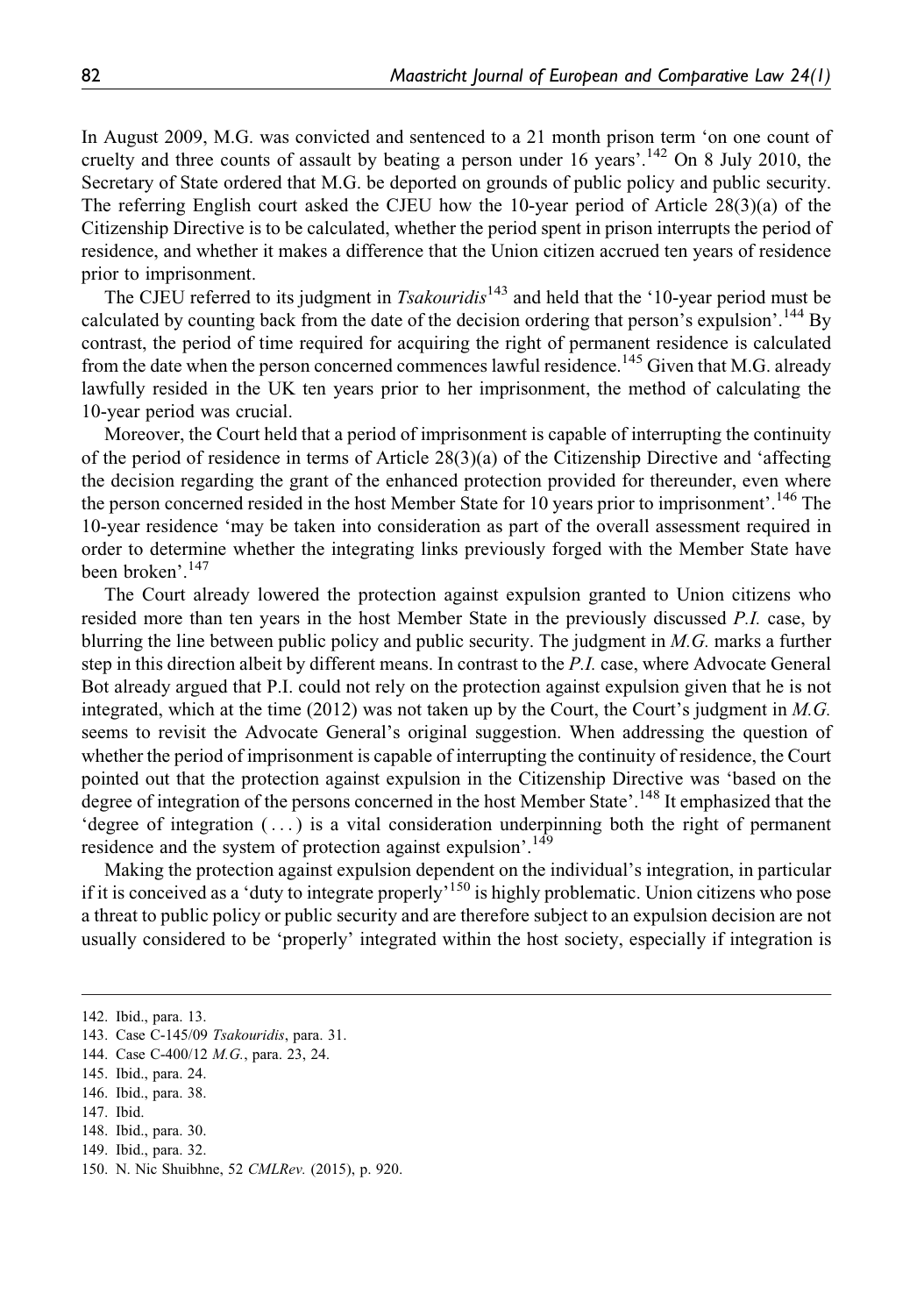understood as compliance 'with the values expressed by the society of the host Member State in its criminal law'.<sup>151</sup> Moreover, reliance on the criterion of integration in the context of expulsion is difficult to reconcile with the first sentence of Recital 23 of the Preamble to the Citizenship Directive. Recital 23 provides that '[e]xpulsion of Union citizens and their family members on grounds of public policy or public security is a measure that can seriously harm persons who,  $(\ldots)$ have become genuinely integrated into the host Member State'. This sentence demonstrates that Union citizens, despite them having committed a crime and being subject to expulsion, can still be regarded as being integrated in the host society.

If the level of protection against an expulsion were not determined by the duration of residence, but by the integration of the individual, whereby integration is understood as compliance with the values of the host Member State expressed in its criminal law, the protection against expulsion would be reduced to absurdity as an individual who infringes criminal law and faces expulsion cannot be integrated.

Irrespective of the Court's reliance on the integration criterion, its judgment could be used as an instrument to annul the protection against expulsion granted after ten years of lawful residence altogether. The Court ruled that time spent in prison is capable of interrupting the continuity of the period of residence. Read in conjunction with the statement that the ten-year period must be calculated by counting back from the date of the decision ordering that person's expulsion, a Union citizen could, in principle, be stripped of the enhanced protection against expulsion by ordering a period of imprisonment preceding the actual decision to expel him or her. In such a case the Union citizen could not rely on ten years of lawful residence. Even lawful residence of more than ten years prior to imprisonment may not be sufficient to preserve the protection granted by Article 28(3) of the Citizenship Directive. The Court ruled that the ten years of lawful residence prior to imprisonment may be taken into consideration<sup>152</sup> which means – *argumentum e contrario*– that they do not have to be taken into account. The Court's judgment thereby seems to mark a further stage in the process of undermining the rights of Union citizens.

In sum, the Court's reliance on the requirement of integration in order for the individual to benefit from protection against expulsion is problematic, in particular if integration is understood as compliance with the values expressed in criminal law of the host Member State or if it is conceived as an obligation to integrate properly. Individuals who have committed crimes could be excluded from the protection against expulsion provided for in the Citizenship Directive on the ground that they are not integrated, irrespective of the duration of their lawful residence. Moreover, the integration of the individual and the commission of a crime are not mutually exclusive as demonstrated by Recital 23 of the Preamble to the Citizenship Directive. Finally, the notion of integration is open to interpretation and consequently it is not necessarily conducive for creating legal certainty.

### 7. Summary and conclusion

Over the course of the last few years, we have witnessed a phase of stagnation in the Court's case law that exhibits elements of retreat from its 'original vision' of Union citizenship.<sup>153</sup> The Court

<sup>151.</sup> Case C-378/12 Onuekwere, para. 26, 31.

<sup>152.</sup> Case C-400/12 M.G., para. 37.

<sup>153.</sup> E. Spaventa, in D. Kochenov (ed.), EU Citizenship and Federalism: the Role of Rights.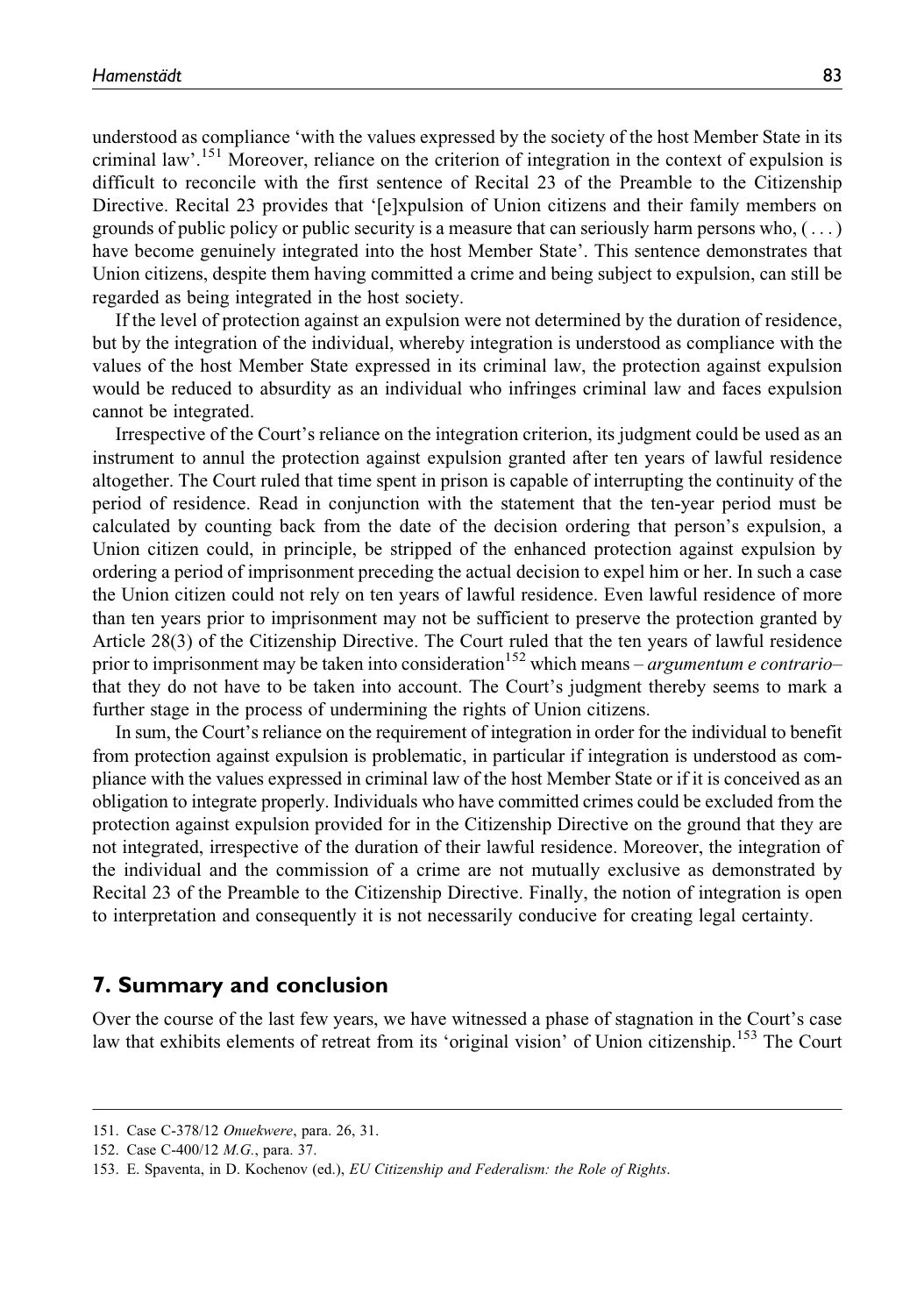has adopted an interpretation which is detrimental to Union citizens. Sometimes it even goes beyond the approaches suggested by national governments.<sup>154</sup>

The present analysis focused on the CJEU's case law in four areas. It started with the protection against expulsion which is important as the determination of the level of protection against expulsion depends on the duration of lawful residence. The protection against expulsion increases the longer the Union citizen resides in the host Member State. The protection granted to Union citizens due to the duration of their lawful residence could initially not be undermined by the lack of integration of the Union citizen in the society of the host Member State.

The second group of cases concerned the right of residence of third-country family members of Union citizens upon return to the latter's Member State of nationality, a scenario which is not regulated by Union law. The Court relied on the duration of lawful residence in the host Member State required by Article 7 of the Citizenship Directive. Reliance on the criteria of Article 7 of the Citizenship Directive can also be observed in the third group of cases concerning access to noncontributory cash benefits. In the third group, the focus on the clear criteria of Article 7 of the Citizenship Directive was motivated by legal certainty and legal security.

The approach adopted by the Court in the second and third group of cases falls short of taking the facts of the individual case into account. In *Alimanovic*, the Court even ruled that an individual assessment is not necessary given that the Citizenship Directive takes various factors into consideration which characterize the situation of the individual.

However, an abstract and general provision cannot replace a balancing process which takes the facts of the individual case into account. Conducting an individual assessment and a balancing process between the interests of the individual and the interests of the state would not only serve the principle of proportionality, it would also accommodate the Charter of Fundamental Rights and would be an apt instrument to fill the gaps left by the Court's approach.

Yet, from the Court's point of view there does not seem to be a gap. The approach adopted in the second and third group of cases rather fits neatly in an overall system of interpretation, which seems to rely on the duration of lawful residence, in particular the criteria of Article 7 of the Citizenship Directive, if this is expedient to curtail Union citizens' rights, whereas the opposite approach, which nevertheless pursues the same objective, is adopted in the fourth and the fifth group of cases. The fourth and fifth group of cases concerned the right of permanent residence which is, according to Article 16(1) of the Citizenship Directive, obtained after five years of lawful and continuous residence, and the protection against expulsion which increases the longer the Union citizen resides in the host Member State. Compared to the second or third group of cases where legal certainty was to be achieved by reference to the quantitative and measurable criteria contained in Article 7 of the Citizenship Directive, the fourth and fifth group of cases should, from the Court's point of reasoning, not be subject to any objection given that they contain clear criteria which enhance legal certainty.

However, viewed through the lens of the rationale to limit the rights of Union citizens, the Court opted to apply the criterion of integration in order to limit the scope of application of these rights. The fact that legal clarity and legal certainty are not necessarily furthered by making the application of these rights conditional upon the fulfillment of the open-ended notion of integration did not seem to prevent the Court from stating that integration is a vital consideration 'underpinning both the right of permanent residence and the system of protection against expulsion'.<sup>155</sup> The Charter of

<sup>154.</sup> See for further information, Opinion of Advocate General Bot in Case C-378/12 Onuekwere, para. 60.

<sup>155.</sup> Case C-400/12 M.G., para. 32.